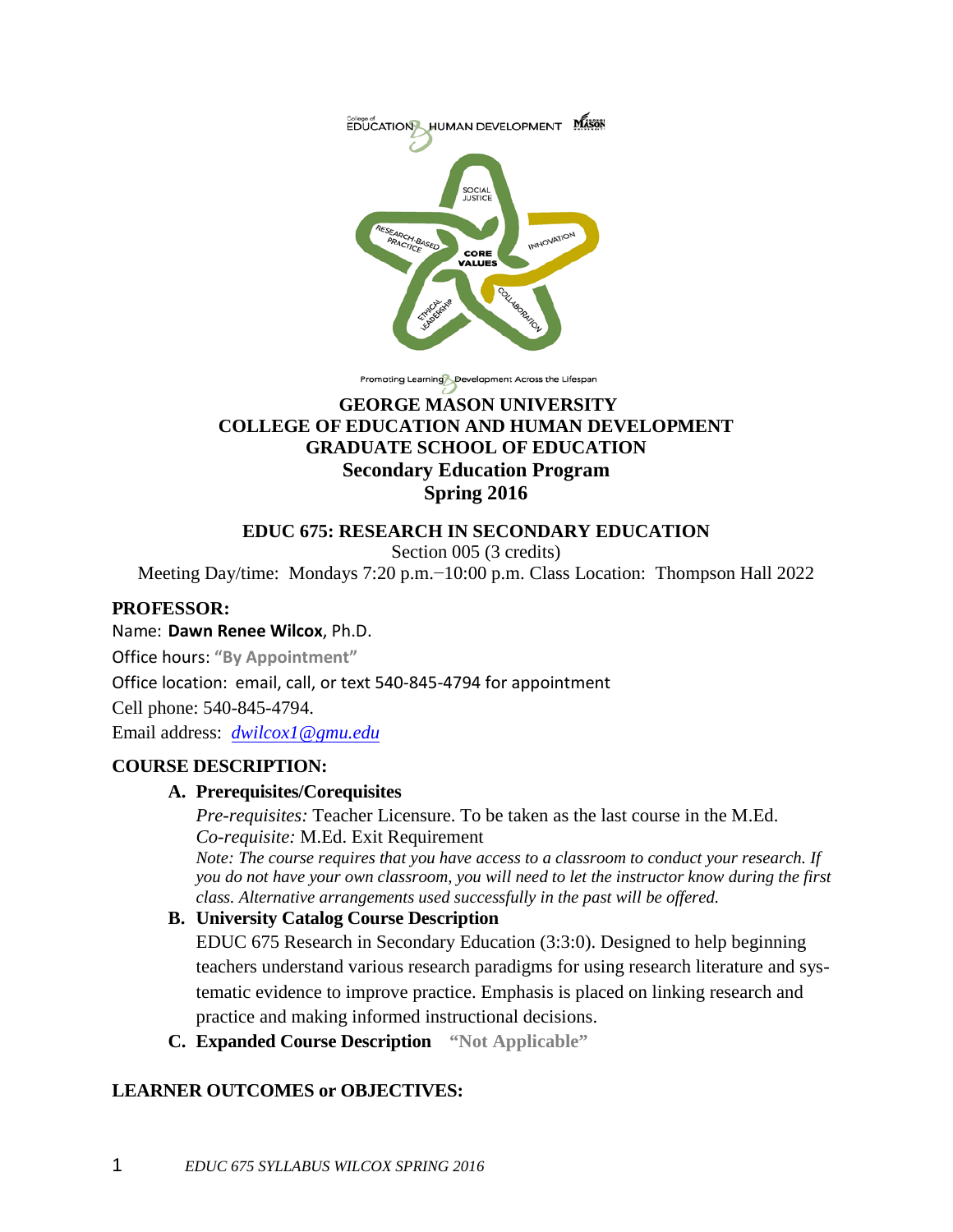This course is designed to enable students to:

- 1. demonstrate an understanding of the process and components used in teacher research by conducting and assessing a chosen scholarly inquiry situated in their classroom and its impact on students' learning;
- 2. craft a research design which makes explicit links between theory and practice;
- 3. examine ethical considerations when conducting teacher research; conduct teacher research which includes: research question(s), research proposal; review of related literature, methods, data collection/analysis, findings, discussion of impact on students, teacher, and education field; and abstract;
- 4. participate in "critical collaborative inquiries" to gain multiple perspectives in interpreting research and for validation and peer review of research;
- 5. demonstrate integration of national and state standards for content and pedagogy as related to the research question by reflecting on their own teaching practice and its impact on students' learning respective to students' discipline;
- 6. demonstrate skills and applications of visual and digital literacies in teacher research project and teacher research impact collaborative presentation.

# **PROFESSIONAL STANDARDS:**

Students will demonstrate an understanding and application of subject area standards aligned with the *National Content Standards* and identified by their Specialized Professional Association (SPA); and an understanding and application of teaching and learning standards as outlined by *INTASC.* National Content Standards for respective discipline: NCSS, NCTE, NCTM, NSTA

National Council for the Social Studies <http://www.ncss.org/> National Council of Teachers of English <http://www.ncte.org/> National Council of Teachers of Mathematics <http://www.nctm.org/> National Science Teachers Association <http://www.nsta.org/> <http://books.nap.edu/readingroom/books/nses/>

INTASC: Interstate New Teacher Assistance and Support [Consortium](http://www.ccsso.org/content/pdfs/corestrd.pdf) <http://www.ccsso.org/content/pdfs/corestrd.pdf>

### Virginia State Standards

- □ Virginia [Department](http://www.pen.k12.va.us/) of Education <http://www.pen.k12.va.us/>
- □ State of Virginia, SOL Resources [http://www.pen.k12.va.us/VDOE/Instruction/sol.html](http://www.pen.k12.va.us/vdoe/instruction/sol.html)
- $\Box$  State of Virginia Standards of Learning Test Information [http://www.pen.k12.va.us/VDOE/src/SOLassessments.shtml](http://www.pen.k12.va.us/vdoe/src/solassessments.shtml)

# **NATURE OF COURSE DELIVERY**

The major purpose of this course is for you to learn how to design and conduct a teacher research project and apply it in your classroom in order to improve your teaching and students' learning. The course is designed to promote a professional teaching and learning community with peer review critical friend support. Throughout the course, you are completing a step informally that you will later insert into your final paper. As you build your project with a commitment to each step in the process, it comes together. The course will be taught through a variety of activities to support the development of your teacher research projects involving: whole class and small group discussions, group, pair and group work, online work, and through dialogue and reflections of/in practice. Individual consultations are also built into class time.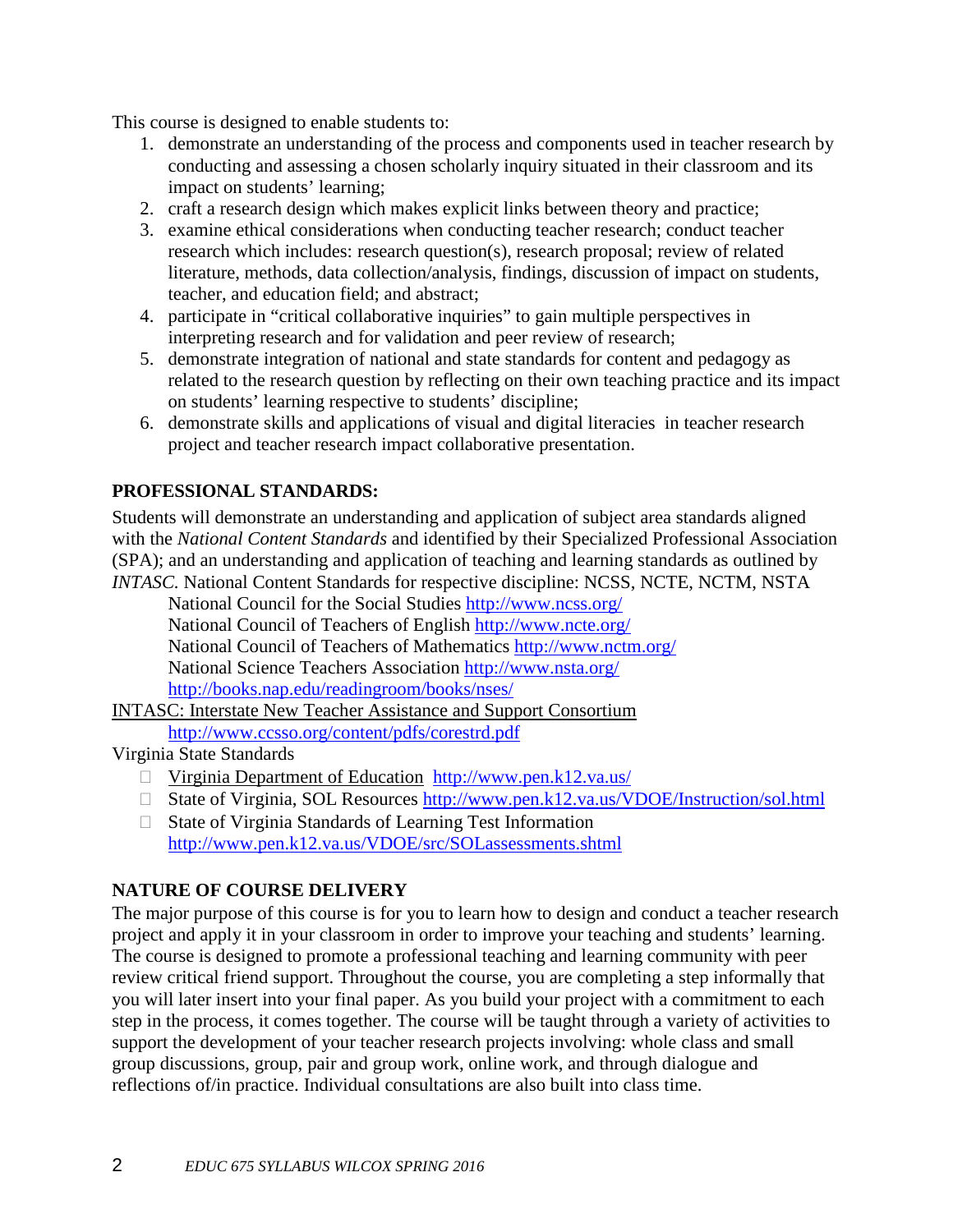### **REQUIRED TEXTS and READINGS:**

- Hosteler, A. L., Hawley, T., Crowe, A. R., Smith, E., Janosko, A., Koppes, L., Sprague, T., Ahlers, L., & Loudin, A., Self-study of practice as a framework to promote growth in the student teaching experience. *Studying Teacher Education, 9,* 187-200.
- Samaras, A. P. (2011). *Self-study teacher research: Improving your practice through collaborative inquiry.* Thousand Oaks, CA: Sage. [located on Bb under req. readings] Online resources available at: <http://www.sagepub.com/samaras/>
- Samaras, A. P., & Roberts, L. (2011). Flying solo: Teachers take charge of their learning through self-study research. *Learning Forward, Journal of Staff Development, 32*(5), 42-45. [located on Bb under req. readings]

### *GMU Alumni Teacher Research Exemplars:*

Mautz, M. (2014). *Promoting motivation in the classroom through goal-setting.* Paper submitted to the Secondary Education Program, Graduate School of Education, George Mason University, Virginia, in partial fulfillment of the requirements for the degree of master of education.

Mayden, K. H. (2014). *Making classroom conversation count: Improving participation in discussion to enhance learning.* Paper submitted to the Secondary Education Program, Graduate School of Education, George Mason University, Virginia, in partial fulfillment of the requirements for the degree of master of education.

Payden, J. (2014). *Using journal writing to develop students' mathematical communication skills.* Paper submitted to the Secondary Education Program, Graduate School of Education, George Mason University, Virginia, in partial fulfillment of the requirements for the degree of master of education.

Saxena, B. (2014). *Using discourse strategies to develop critical and creative thinking in science.* Paper submitted to the Secondary Education Program, Graduate School of Education, George Mason University, Virginia, in partial fulfillment of the requirements for the degree of master of education.

Sprague, L. (2014). *Management & madness: Discovering the balance between effective management and classroom morale.* Paper submitted to the Secondary Education Program, Graduate School of Education, George Mason University, Virginia, in partial fulfillment of the requirements for the degree of master of education.

Walsh, L. (2014). *Differentiation in an honors mathematics classroom: How to help each student individually reach their potential.* Paper submitted to the Secondary Education Program, Graduate School of Education, George Mason University, Virginia, in partial fulfillment of the requirements for the degree of master of education.

### **ONLINE RESOURCES**

\*Please also visit the web links for online resources posted on Bb. Also see: *Networks: An online journal for teacher research* <http://journals.library.wisc.edu/index.php/networks/index> *Studying Teacher Education: A journal of self-study of teacher education practices:*  <http://www.tandf.co.uk/journals/titles/17425964.asp> Self-Study of Teacher Education Practices Special Interest Group <http://aera.net/sstepsig109>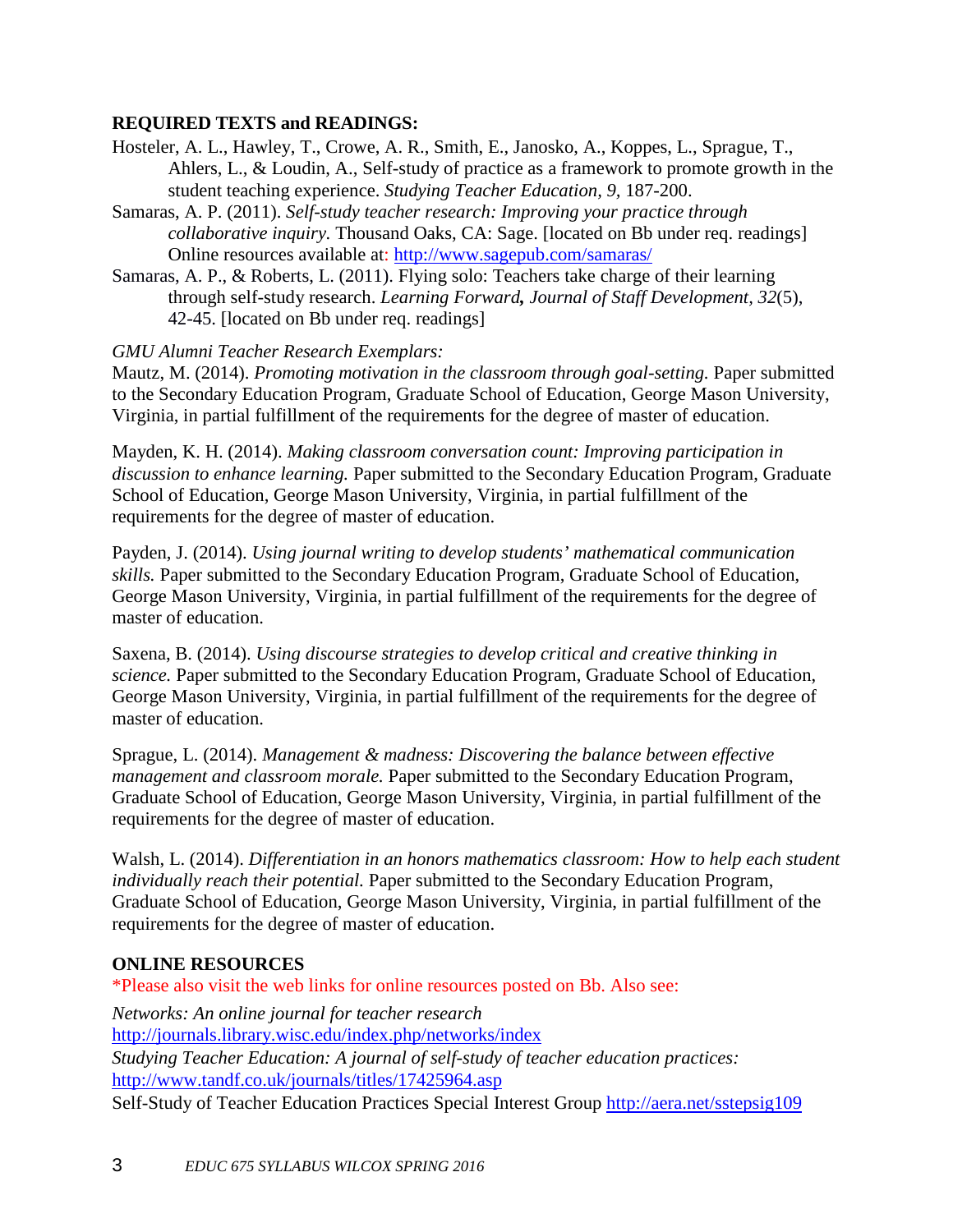Biennual International Conference on the Self-Study of Teacher Education Practices [see

"Conference History" and scroll down to "Conference Proceedings" where you will have access to pdf of papers from proceedings]

<http://www.castleconference.com/conference-history.html>

# **RESEARCH RESOURCES**

# **Survey and Questionnaire Development**

See: <http://writing.colostate.edu/guides/guide.cfm?guideid=68>

See: file titled "Questionnaire.Johnson" in Data Collection Tools Folder in Bb

Fowler, F. J. (2013). *Survey research methods.* Los Angeles, CA: Sage. [http://www.amazon.com/Survey-Research-Methods-Applied-Social/dp/1452259003](http://www.amazon.com/survey-research-methods-applied-social/dp/1452259003)

# **Data Analysis**

- Bogdan, R. C., & Biklen, S. K. (2007). *Qualitative research for education: An introduction to theory and methods*. Boston, MA: Allyn & Bacon.
- Czaja, R., & Blair, J. (1996). *Designing surveys: A guide to decisions and procedures.* Thousand Oaks, CA: Pine Forge Press.
- Patton, M. Q. (2015). *Qualitative evaluation and research methods.* Los Angeles: Sage.
- Rovessi, C., & Carroll, D. J. (2002). *Statistics made simple for school leaders.* Lanham, MD: Scarecrow Press.
- Salkind, N. (2000). *Statistics for people who think they hate statistics.* Thousand Oaks, CA: Sage.
- Saldaña, J. (2013). *The coding manual for qualitative researchers.* Thousand Oaks, CA: Sage.

# **Research and Writing**

American Psychological Association (2009*). Publication Manual of the American Psychological Association*. American Psychological Association: Washington, DC.

- Booth, W. C., Colomb, G. G., & Williams, J. M. (1995). *The craft of research*. Chicago, IL: The University of Chicago.
- Dahl, K. K. (1992). *Teacher as writer: Entering the professional conversation.* Urbana, IL: NCTE.

*Data Collecting Tools:* Go to Google docs, then spreadsheets to create survey.

Also Survey Monkey <http://www.surveymonkey.com/home.asp>

# *National Reports and Test Reporting Centers*

The [Nation's](http://nces.ed.gov/nationsreportcard/) Report Card/National Assessment of Educational Progress <http://nces.ed.gov/nationsreportcard/>

National Center for Educational Statistics <http://nces.ed.gov/help/sitemap.asp>

TIMSS and PIRLS The [International](http://www.timss.org/) Math and Science Study and International Literacy Study <http://www.timss.org/>

Best Evidence/School Reform Reports/School Models. Johns Hopkins University <http://www.bestevidence.org/index.htm>

# **Teacher Research**

- Falk, B., & Blumenreich, M. (2005). *The power of questions: A guide to teacher and student research.* Portsmouth, NH: Heinemann.
- Goodnough, K. (2001). Teacher development through action research. *Action in teacher education,23* (1), 37-46. Access through GMU, Library, e-journal.
- Greely, K. (2000). *Why fly that way?: Living community and academic achievement.* NY: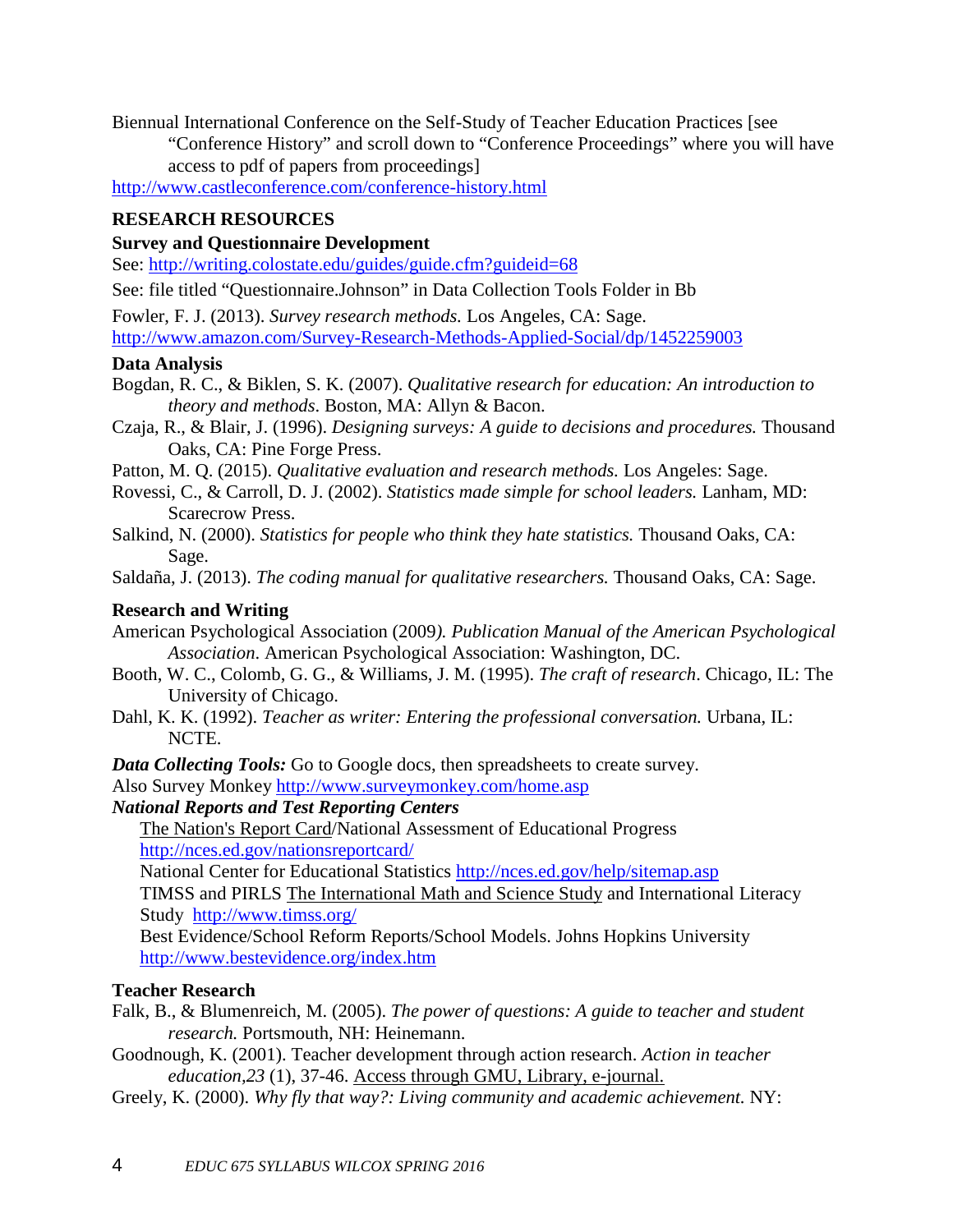Teachers College.

- Hubbard, R. S., & Power, B. (1999). *Living the questions: A guide for teacher-researchers.* Portland, ME: Stenhouse.
- Kagan, D. M. (1993). *Laura and Jim and what they taught me about the gap between educational theory and practice.* NY. State University of New York Press.
- Lassonde, C. A., Galman, S., & Kosnik, C. (Eds.), (2009). *Self-study research methodologies for teacher educators.* Rotterdam, The Netherlands: Sense.
- Leedy, P. D., and Ormrod, J. E. (2001). *Practical research: Planning and design.* Upper Saddle River, NJ: Merrill.
- MacLean, M.S. & Mohr, M. (1999). *Teacher-researchers at work*. National Writing Project, Berkeley, CA.
- Meskin, T., Singh, L., & van der Walt, T. (2014). Putting the self in the hot seat: Enacting reflexivity through dramatic strategies. *Educational Research for Social Change (ERSC), 3(*2), 5-20. (Bb) Retrieved from [http://ersc.nmmu.ac.za/view\\_edition.php?v=3&n=2#](http://ersc.nmmu.ac.za/view_edition.php?v=3&n=2)
- Samaras, A. P., Adams-Legge, M., Breslin, D., Mittapalli, K., Magaha O'Looney, J., & Wilcox, D. R. (2007). Building a plane while flying it: Reflections of teaching and learning selfstudy. *Reflective Practice, 8*(4), 467-481.
- Samaras, A. P., & Sell, C. (2013). Please write: Using critical friend letters in teacher research. *Teacher Education Quarterly, 40* (4), 93-109.
- Samaras, A. P., & Freese, A. R. (2006). *Self-study of teaching practices primer.* New York, NY: Peter Lang.
- Samaras, A. P., Freese, A. R., Kosnik, C., & Beck, C. (Eds.) (2008). *Learning communities in practice.* The Netherlands: Springer Press.
- Seidman, I. (1998). *Interviewing as qualitative research: A guide for researchers in education and the social sciences.* New York: Teachers College Press.
- Thomas, R. M. (2005). *Teachers doing research: An introductory guidebook.* Boston: Pearson/Allyn & Bacon.
- Wilcox, D. R., & Samaras, A. P. (2009). Examining our Career Switcher teachers' first year of teaching: Implications for alternative teacher education program design. *Teacher Education Quarterly, 36* (4), 173-191.
- Zenkov, K. & Harmon, J. (2009). Picturing a writing process: Using photovoice to learn how to teach writing to urban youth. *Journal of Adolescent and Adult Literacy, 52*(7), 575-584*.*

# **COURSE ASSIGNMENTS AND REQUIREMENTS:**

- 1. Attendance, Class and Online Participation and Peer Review (10%) 10 pts
- 2. Research Draft Components Posted on Class Discussion Thread (30%) 5 pts each
- 3. Teacher Research Project and Presentation (60%) 60 pts

### 1. **Attendance and Participation (10 pts)**

Attendance and participation at all classes, for the entire class period is a course expectation and absence will affect your grade. Arriving late twice equals one absence. Successful completion of this course requires attendance at all Face-to-Face classes and active participation in the online critical friend work. Being on time is also essential and lateness will affect your grade. Please notify instructor ahead of time if you will arrive late or if you must miss class. You are responsible in working with your Critical Friend Team (CFT) for missed material. Come to class prepared to contribute your critical reflections of readings.

### **Assignments and Evaluation**

You are expected to complete all readings and participate in class and in online discussions with openness, consideration, and effort to "hear for" and "listen to" others as you also seek to be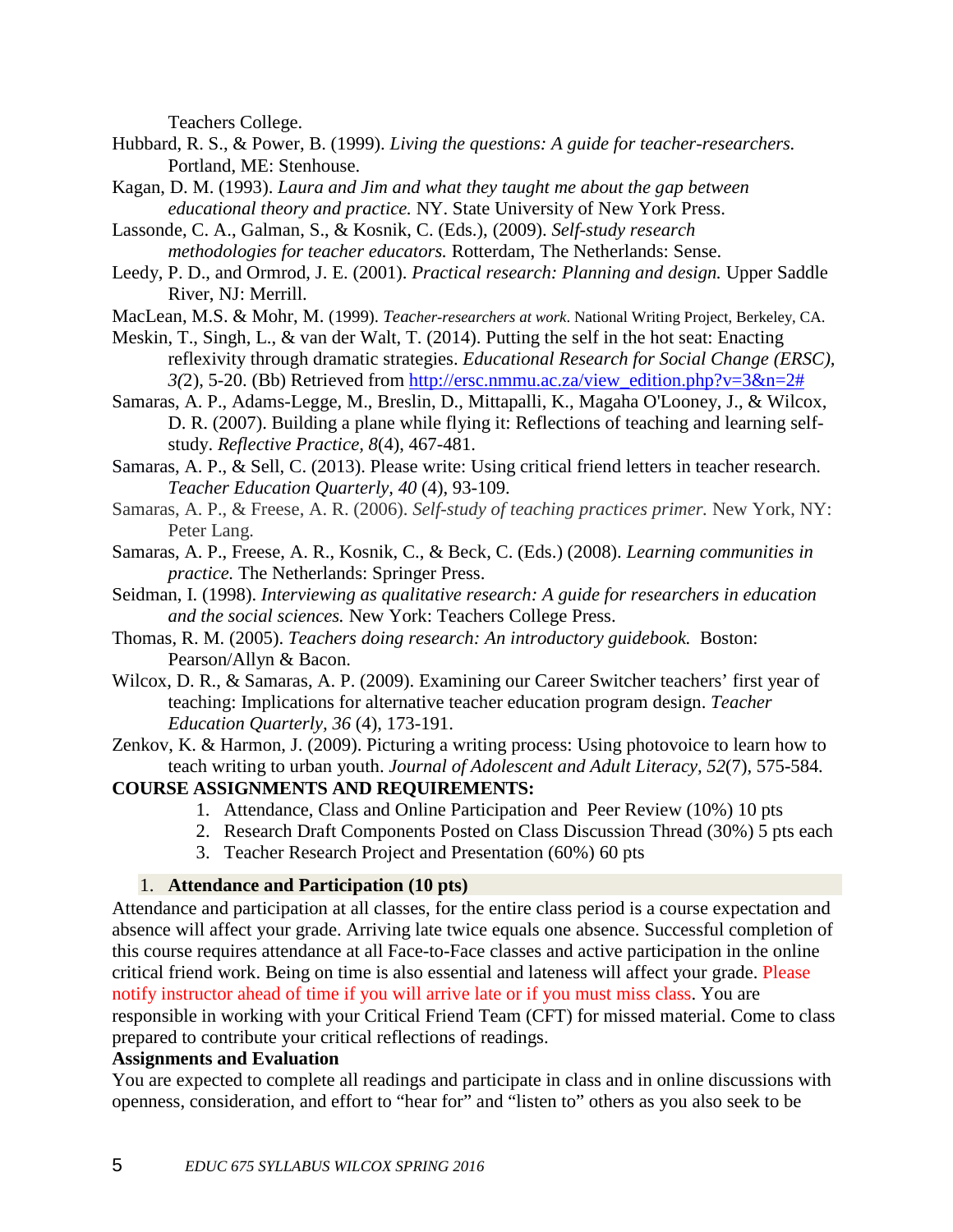understood. Each assignment helps you build your final paper. Since this is a professional development course (post licensure), high quality work (i.e., "A" work) is expected on all assignments and in class participation. All written assignments are to be submitted as a file and submitted electronically under the respective Class Discussion Thread on Bb for the day that it notes POST. Title each assignment with your last name and the name of the project/assignment, e.g., Smith.ResProp.09.08.15. Use Times Roman 12 pt. font, double-spaced for all assignments. For full consideration, all assignments are due and posted *electronically* on Bb prior to the beginning of class on the day and time they are due, unless otherwise announced.

**Visit the Discussion Thread to check updates each week:** I post comments to you on the discussion thread but I individually email you your grade. Please check Bb for the comments. **Highly Recommended (not required) Weekly Researcher Log:**

See exemplars with logs. It is highly recommended that you keep a researcher log of progress of your teacher research project each week and include it in the appendix of your final report. See Self-Study Research Project Timeline Log in Chapter 2. Table 2.2, pp. 28-29). This is your tentative timeline and tool to self-regulate your progress and the research process.

### **Critical Friend Inquires as Peer Review**

Your in-class activities involve sharing weekly updates, brainstorming ideas as a teacher about the classroom dilemma you are researching, exchanging ideas for strategies and lessons, and sharing how you are integrating standards in meaningful ways. As part of your course participation, you will have the opportunity to collaborate with critical friends as you develop your teacher research project. Critical Friend Inquiries (CFI) are designed for peer review with support and to provide alternative perspectives on interpretation to increase the validity of your research. It is your responsibility to respond to at least one CF for Discussion Threads #2, 4, & 6. Please be sure that each member receives a peer review. This is part of your participation grade. Critical friends provide support as well as a feedback loop to improve your practice. It is *critical* to have friends in research but critical friends are *not critical* in their approach with each other (Samaras, 2011). Establish ground rules with "critical friends" and visit them often. Demonstrate positive professional dispositions. Professionals are responsible, ethical, and accountable.

# *Make it a habit to write regularly and save your work in multiple places.*

### **2. Research Draft Components: Post on Class Discussion Thread (30 pts) 5 pts each**

\*Please note: You will find descriptions of assignments located in our text with examples from GMU secondary education alumni but the text and exemplars are resources. Use the templates and guidelines below and presented in class. That is, the purpose of the readings are to support your work but I have modified the assignments over time.

Completing each component will help you develop your final paper. Use the final paper rubric to self-assess your progress for each component

- 1) Discussion Thread #1: Research Artifact & Memo (will help w/ intro) (5pts)
- 2) Discussion Thread #2: Research Question & Rationale with Peer Review (5pts)
- 3) Discussion Thread #3: Draft Literature Review (5 pts)
- 4) Discussion Thread #4: Description of the Method: Data Chart & Pedagogies w/ Peer Review (5 pts)
- 5) Discussion Thread #5: Draft 1 for peer review (5 pts)
- 6) Discussion Thread #6: Peer Review of Draft 1 (5 pts)
- 7) Discussion Thread #7: Draft 2 for Professor Formative Assessment only Includes your Results & Discussion Sections (0 points)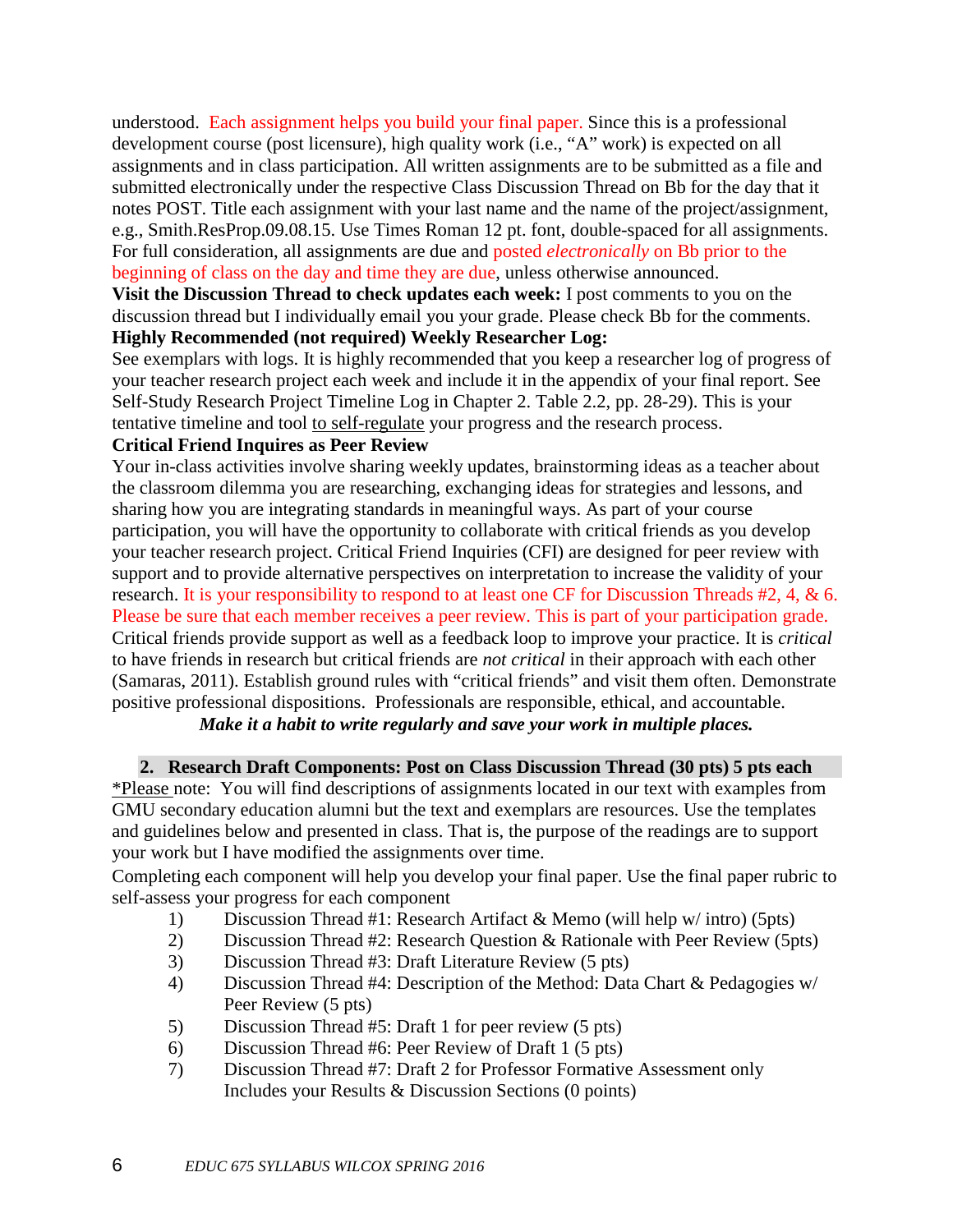1) **Research Artifact & Memo:** Use prompts on pp. 105-106 in text.

### *2)* **Research Question and Rationale with Peer Review:** Use pp. 114-116 in text

*It must be love:* For your research paper, you should choose a research question that really matters to you. It should be something you're curious about and willing to spend time researching and learning about. To quote one of my former students, "If you aren't eager to spend several days curled up reading about your topic, then it's not love, and you need to ditch it and find another topic" (Roberts, GMU alumna, 2009). Begin to articulate why this question for you and why now. What is the outgrowth of this puzzlement? Write a research proposal. You may also elect to add a visual representation to your research proposal. The idea is for the visual to help you figure out your "thesis" and not to enter an art show. Approach this assignment from where you are and honor its incompleteness as part of the research process. Ask yourself does the proposal give you a solid framework to launch your project.

# 3) **Description of the Method: Data Chart & Pedagogies with Peer Review**

See required reading exemplars: Mautz p.13; Payden pp. 10-11; Walsh p. 17

# 4) **Draft Literature Review:** See pp. 127-134 in text.

Post a draft of your literature review on MyMason and begin to ask yourself:

- o What does the literature review add to your understanding of your research topic?
- o What common topics and themes have you found in the literature?
- o What ideas for pedagogical strategies can you adapt from the literature?

Use the topics to design your conceptual framework or mapping of the "big ideas" and connections you find in the literature to your study Format is your choice, e.g. annotated bibliography, narrative to insert directly into final report

- **5) Draft 1 for Peer Review** Post a draft of your TRP for professor and CF input
- **6) Peer Review of Draft 1** Critical friends use actual evaluation rubric to provide peer review along with tracking and comments on draft.

### **7) Draft 2 for Professor Formative Review**

### **Participation Rubric**

| Undeveloped<br>Exemplary<br>Accomplished<br>Developing<br>Category<br>10 pts.<br>Below 8 pts<br>8 <i>pts</i><br>9pts. |
|-----------------------------------------------------------------------------------------------------------------------|
|-----------------------------------------------------------------------------------------------------------------------|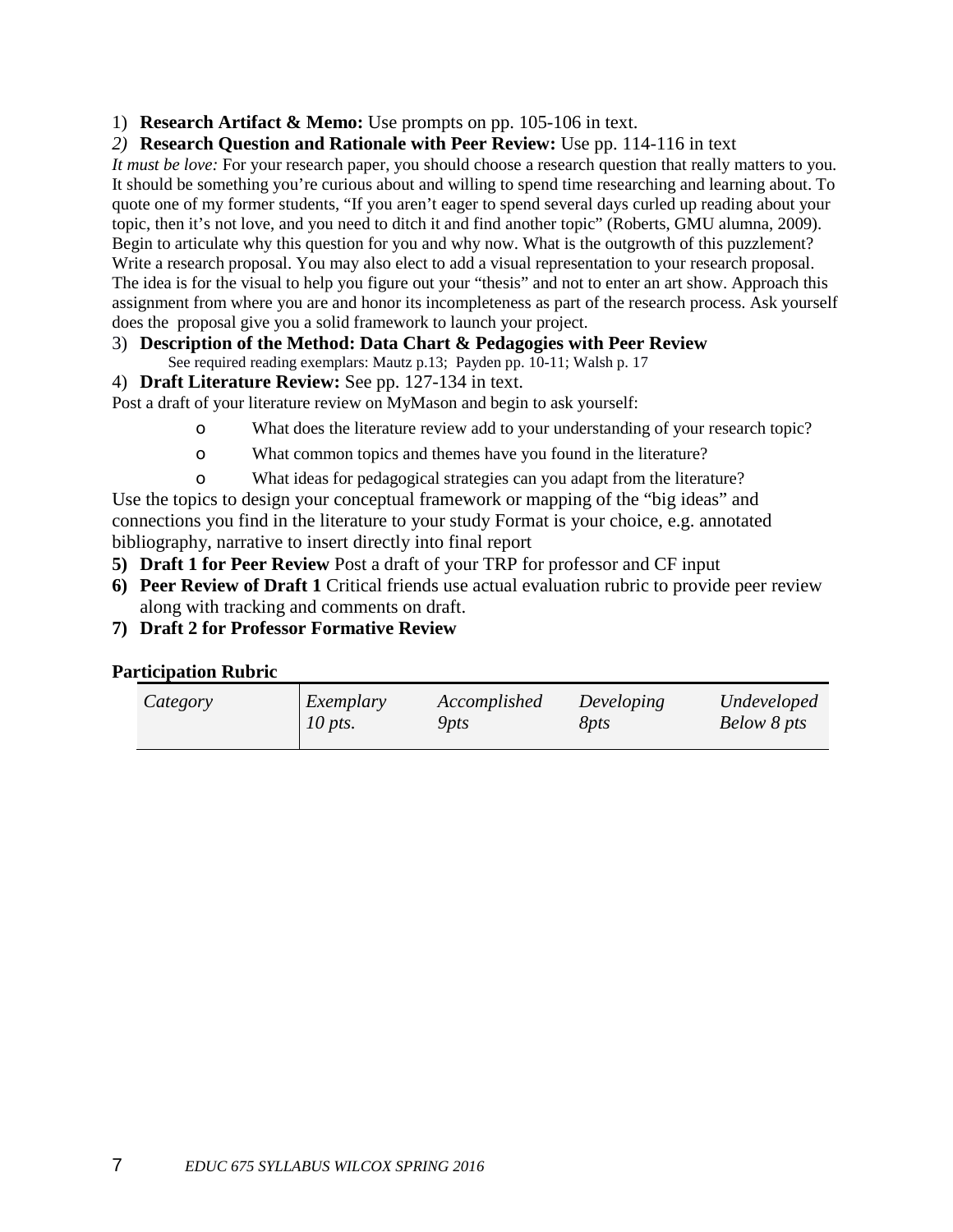| Assignments are<br>central to the<br>development of<br>your project.<br>Attendance and<br>participation are<br>critical components<br>of this course. It<br>gives you the<br>opportunity to learn<br>from and contribute<br>to building a<br>positive classroom<br>experience and<br>learning<br>community.<br>Participants<br>contribute to each<br>other's learning by<br>actively listening,<br>exchanging ideas,<br>sharing learning<br>from reading and<br>websites, peer<br>view, and<br>supporting each<br>other's efforts by<br>providing feedback<br>on Discussion<br>Thread | Successfully<br>completes all<br>assignments.<br>Outstanding<br>and consistent<br>participation in<br>discussions and<br>class activities.<br>Promotes<br>conversation<br>focused on the<br>topic.<br>Comments<br>demonstrate a<br>high level of<br>understanding<br>from assigned<br>readings.<br>Listens actively<br>to peers.<br>Embraces peer<br>review;<br>Prompts peer<br>feedback and<br>input.<br>Purposely<br>shares<br>leadership roles<br>in group work. | Completes all<br>assignments.<br>Participates in<br>discussions and<br>activities on a<br>regular basis;<br>questions and<br>comments reveal<br>thought and<br>reflection and<br>contribution<br>from assigned<br>readings.<br>Frequently<br>involves peers in<br>discussion.<br>Conducts peer<br>review; Shares<br>leadership roles<br>in group work. | Does not<br>complete some<br>assignments.<br>Does not<br>contribute to<br>discussions or<br>activities very<br>often, but<br>generally reveals<br>some thought<br>and reflection<br>and some<br>contribution<br>from assigned<br>readings.<br>Follows rather<br>than leads group<br>activities.<br>Solicits some<br>peer discussion<br>and peer review.<br>Misses classes.<br>Is late for class.<br>Somewhat<br>shares leadership<br>roles in group<br>work. | Few<br>assignments<br>completed.<br>Few<br>contributions<br>to class<br>discussions.<br>Little<br>evidence of<br>participation<br>and<br>contribution.<br>Shows little<br>concern for<br>peers'<br>learning or<br>input or peer<br>review.<br>Misses many<br>classes and is<br>late often.<br>Does not<br>share<br>leadership<br>roles in<br>group work. |
|---------------------------------------------------------------------------------------------------------------------------------------------------------------------------------------------------------------------------------------------------------------------------------------------------------------------------------------------------------------------------------------------------------------------------------------------------------------------------------------------------------------------------------------------------------------------------------------|---------------------------------------------------------------------------------------------------------------------------------------------------------------------------------------------------------------------------------------------------------------------------------------------------------------------------------------------------------------------------------------------------------------------------------------------------------------------|--------------------------------------------------------------------------------------------------------------------------------------------------------------------------------------------------------------------------------------------------------------------------------------------------------------------------------------------------------|--------------------------------------------------------------------------------------------------------------------------------------------------------------------------------------------------------------------------------------------------------------------------------------------------------------------------------------------------------------------------------------------------------------------------------------------------------------|----------------------------------------------------------------------------------------------------------------------------------------------------------------------------------------------------------------------------------------------------------------------------------------------------------------------------------------------------------|
|                                                                                                                                                                                                                                                                                                                                                                                                                                                                                                                                                                                       |                                                                                                                                                                                                                                                                                                                                                                                                                                                                     |                                                                                                                                                                                                                                                                                                                                                        |                                                                                                                                                                                                                                                                                                                                                                                                                                                              |                                                                                                                                                                                                                                                                                                                                                          |

| 5 pt. Assignments | <b>Rubric Description for Discussion Threads #1-6</b> |
|-------------------|-------------------------------------------------------|
|-------------------|-------------------------------------------------------|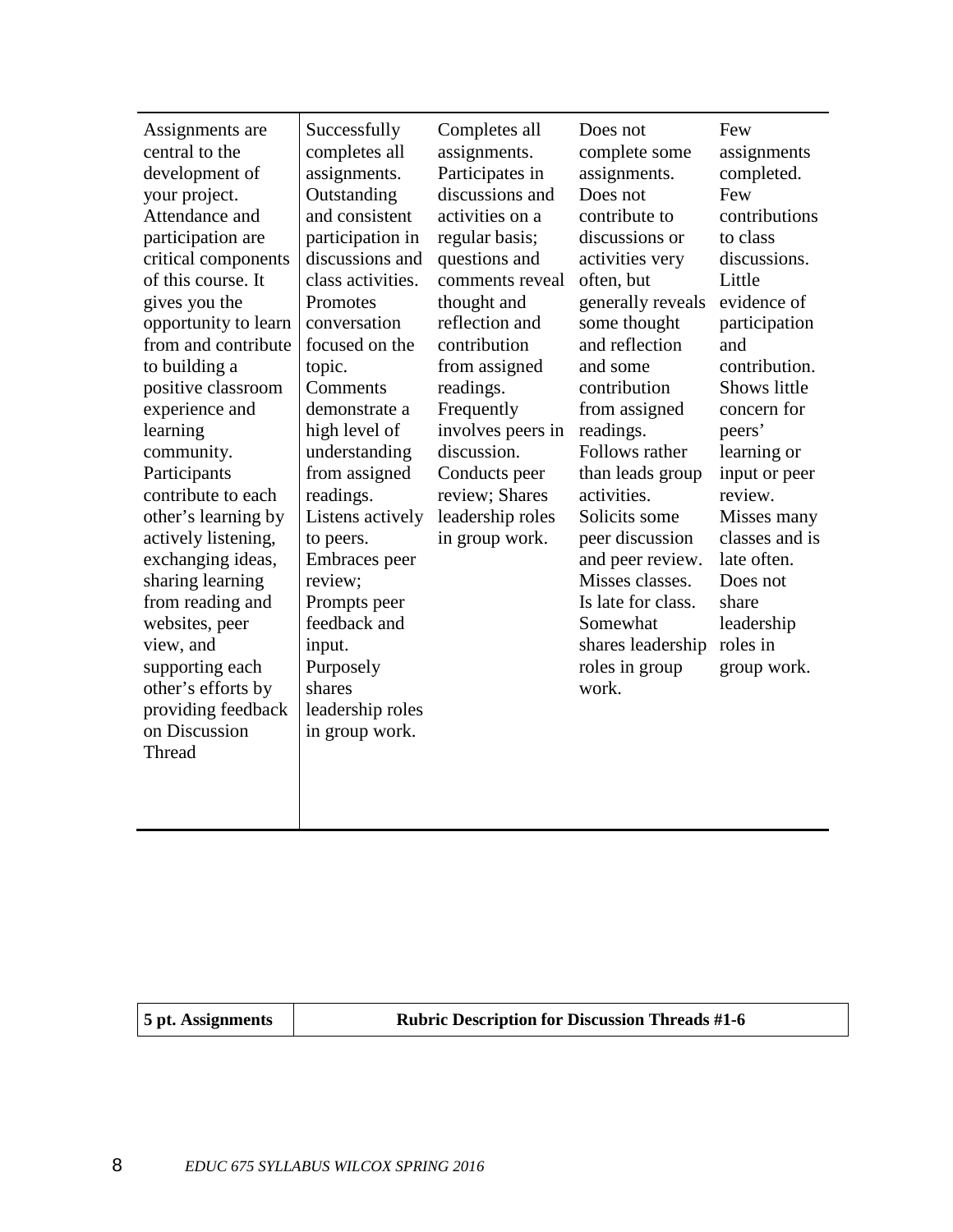| $A+$<br>Exemplary<br>$5+$ points                      | Presents an exemplary narrative in the assignment to build her/his self-study<br>action research project with thoughtful and relevant detail. Demonstrates a<br>very high level of understanding and application from assigned readings.<br>Submission reflects outstanding participation in f-t-f and online discussions<br>and class activities and active listening and serious feedback with peers.<br>Submitted on time. Provides exemplary peer response to assignment where<br>relevant.                         |
|-------------------------------------------------------|-------------------------------------------------------------------------------------------------------------------------------------------------------------------------------------------------------------------------------------------------------------------------------------------------------------------------------------------------------------------------------------------------------------------------------------------------------------------------------------------------------------------------|
| $\mathsf{A}$<br>Excellent<br>$5 - 4.7$ points         | Provides a very adequate narrative in the assignment to build her/his self-study<br>action research project with thoughtful and relevant detail which demonstrates<br>a high level of understanding and application from assigned readings.<br>Submission reflects excellent participation in f-t-f and online discussions and<br>class activities and active listening and a high level feedback with peers.<br>Submitted on time. Provides very adequate peer response to assignment where<br>relevant.               |
| $A -$<br>Approaching<br>Excellence<br>4.65-4.5 points | Provides an adequate narrative in the assignment to build her/his self-study<br>action research project with thoughtful and relevant detail which demonstrates<br>a good level of understanding and application from assigned readings.<br>Submission reflects good participation in f-t-f and online discussions and class<br>activities and active listening and serious feedback with peers. Submitted on<br>time. Provides adequate peer response to assignment where relevant.                                     |
| $B+$<br>Developing<br>Less than 4.5 points            | Provides a fair narrative in the assignment to build her/his self-study action<br>research project with thoughtful and relevant detail which demonstrates an<br>average level of understanding and application from assigned readings.<br>Submission reflects average level of participation in f-t-f and online<br>discussions and class activities and active listening and serious feedback with<br>peers. Needs more work. Submitted late. Does not provide adequate peer<br>response to assignment where relevant. |

# **Grading Scale for Course**

| <b>Grade</b> | <b>Standards</b>              | <b>Grading</b> | <b>Grade Points</b> | <b>Graduate Courses</b>   |
|--------------|-------------------------------|----------------|---------------------|---------------------------|
| A            | Meets Standard                | $93 - 100$     | 4.00                | Satisfactory /<br>Passing |
| $A-$         | Meets Standard                | $90 - 92.9$    | 3.67                | Satisfactory /<br>Passing |
| $B+$         | Approaches<br><b>Standard</b> | $88 - 89.9$    | 3.33                | Satisfactory /<br>Passing |
| B            | Approaches<br><b>Standard</b> | $83 - 87.9$    | 3.00                | Satisfactory /<br>Passing |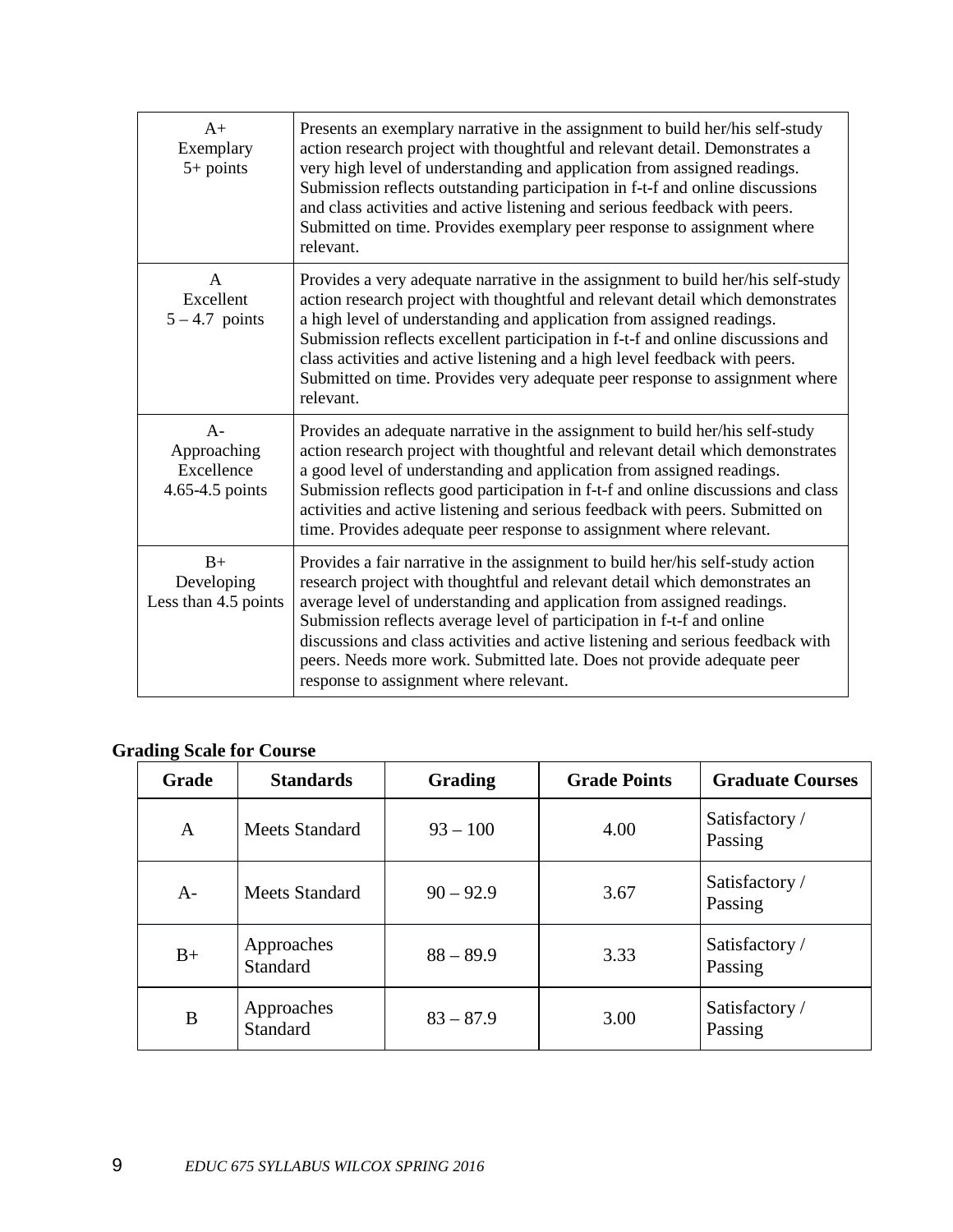| B- | Approaches<br>Standard | $80 - 82.9$ | 2.67 | Please note that $B$ -<br>is not a passing<br>course grade. |
|----|------------------------|-------------|------|-------------------------------------------------------------|
|----|------------------------|-------------|------|-------------------------------------------------------------|

### **3.Teacher Research Project Description and Assessment Rubric (60 points)**

(PBA for EDUC 675, "Research in Secondary Education")

All teacher research reports must adhere to APA format. Your project should be useful to you and your students. A written a report that includes the specific headings and subheading are posted on Bb under "Assignment Guidelines" "Research Project Headings Template" Look at the headings at the beginning of the semester so you can see where you are headed. Please use this checklist for common errors before submitting your final paper:

- 1. Use Times Roman 12 pt. font, double-spaced throughout paper including between paragraphs.
- 2. Do not use right justification for formatting.
- 3. Do not use any identifying information of students, staff, school, or school system.
- 4. Cite all works properly. Need at least 10 references.
- 5. Spell out acronyms when you note them the first time. e.g., English Language Learners (ELL)
- 6. Include your data chart within the text of your paper.
- 7. Change everything to past tense, e.g., "I collected" instead of "I will collect."
- 8. Include an appendix electronically only.
- 9. Check that your abstract is written in third person and includes an implications sentence.
- **10.** Just clip report at the top; no report binders or plastic sleeves are necessary.

### **Title and Abstract (2 points possible)**

Your title can be as creative as you like—take researcher/artistic license with this. In 125 to 150 words, what was your study about? What was your major finding? Consider the following questions as you draft your title and abstract:

- 1) Have you provided a single, articulate, concise paragraph of no more than 150 words?
- 2) Does you abstract concisely describe your purpose and the context, method, key findings, and significance of your research?

 $\overline{\mathbf{u}}$ 

|               | Suggested 2 pages: 1 page for title, 1 page for abstract |                   |                   |                 |  |  |
|---------------|----------------------------------------------------------|-------------------|-------------------|-----------------|--|--|
| <b>Rubric</b> | Does not meet                                            | <b>Approaches</b> | <b>Meets</b>      | <b>Exceeds</b>  |  |  |
| <b>Score</b>  | expectations                                             | expectations      | expectations      | expectations    |  |  |
| Grade         | Less than 1.4                                            | 1.4 to 1.5 points | $B$ to $B+$       | $A -$ to A      |  |  |
| <b>Score</b>  | points                                                   |                   | 1.6 to 1.7 points | 1.8 to 2 points |  |  |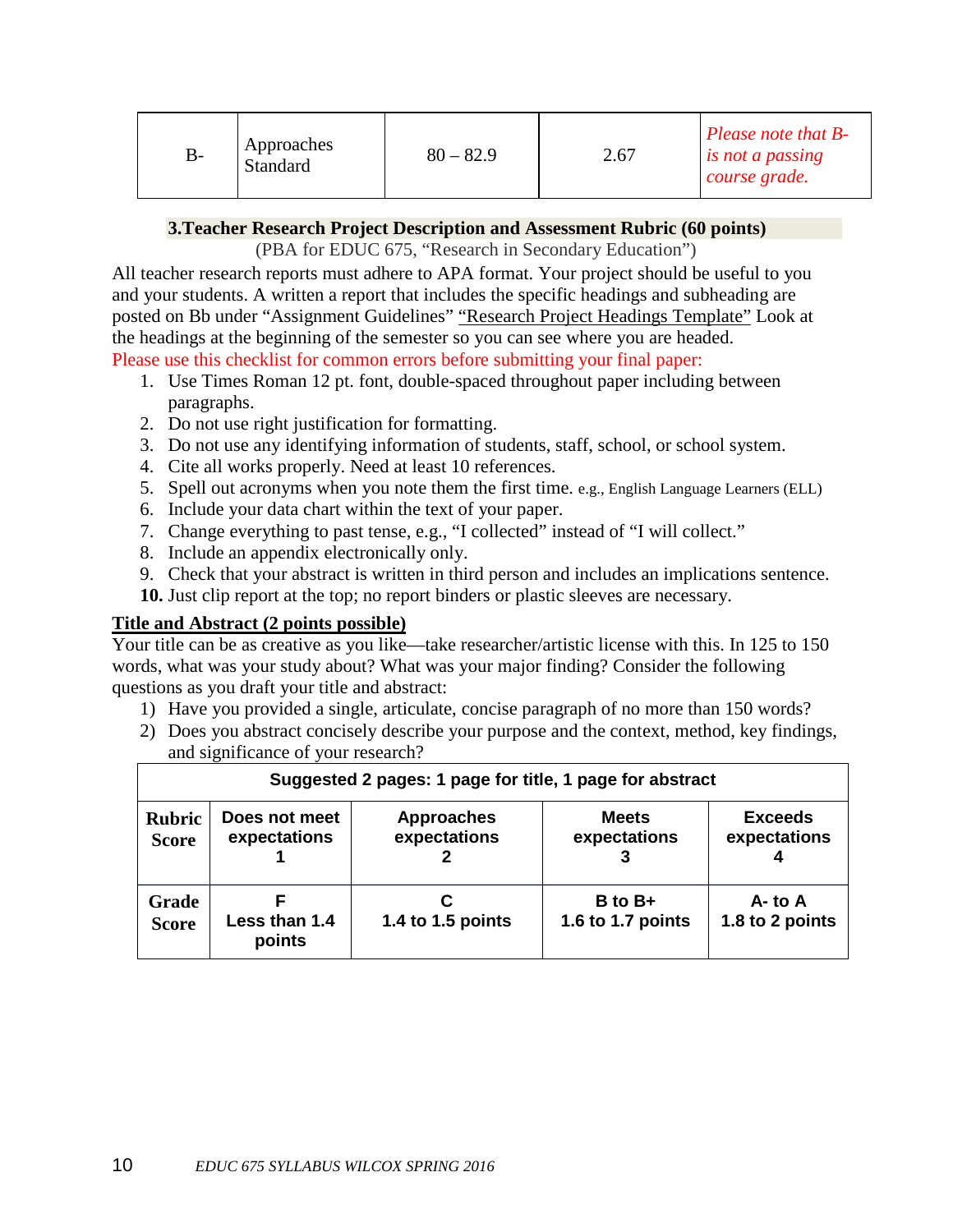| Title and<br>Abstract | Project is so brief,<br>incomplete, or off-<br>topic that any<br>reasonably<br>accurate<br>assessment is<br>impossible. | Project includes only<br>general statements about<br>the study. Information on<br>methods and procedures<br>to be followed is sketchy<br>or missing. Falls short of<br>150 words or greatly<br>exceeds the 150-word<br>limit | Project includes an<br>identifiable summary<br>(max 150 words) that<br>addresses the<br>purpose of the study.<br>Touches on methods<br>and procedures to be<br>followed, but is not<br>sharply focused. | Project includes a<br>concise (max 150<br>words) summary<br>that reports<br>factually on the<br>purpose of the<br>study and the<br>methods and<br>procedures to be<br>followed. |
|-----------------------|-------------------------------------------------------------------------------------------------------------------------|------------------------------------------------------------------------------------------------------------------------------------------------------------------------------------------------------------------------------|---------------------------------------------------------------------------------------------------------------------------------------------------------------------------------------------------------|---------------------------------------------------------------------------------------------------------------------------------------------------------------------------------|
|-----------------------|-------------------------------------------------------------------------------------------------------------------------|------------------------------------------------------------------------------------------------------------------------------------------------------------------------------------------------------------------------------|---------------------------------------------------------------------------------------------------------------------------------------------------------------------------------------------------------|---------------------------------------------------------------------------------------------------------------------------------------------------------------------------------|

3)

### **Introduction, Rationale, Area of Focus, and Research Questions (5 points possible)**

Describe the setting, including the community, school, students, and other relevant information. What is the purpose of your study? What problem or issue are you addressing? Describe why the concerns are important to you and what your research might help you learn as a result of its conduct. What is its background and significance? How does it relate to your masters curriculum? What is (are) your research question(s)? Do you have a hypothesis? If so, what is it and how did you formulate it? Be sure that your research questions steer you toward a descriptive response. Consider the following questions as you draft your introduction, rationale, area of focus, and research questions:

- 1) Have you explained the outgrowth of your study?
- 2) Have you offered perspectives that shaped this question for you?
- 3) Have you situated the study in terms of explaining the outgrowth of this puzzlement in the context of your work? e.g., your students, classroom, school, district?
- 4) Have you clearly and concisely explained why this research is important? Have you addressed the broader educational and social significance of this research?
- 5) Have you clearly and concisely stated the research problem?
- 6) Have you clearly and concisely stated your main research question and any subquestions?

| Suggested 3-4 pages           |                                  |                                   |                                |                                     |  |
|-------------------------------|----------------------------------|-----------------------------------|--------------------------------|-------------------------------------|--|
| <b>Rubric</b><br><b>Score</b> | Does not<br>meet<br>expectations | <b>Approaches</b><br>expectations | <b>Meets</b><br>expectations   | <b>Exceeds</b><br>expectations<br>4 |  |
| Grade<br><b>Score</b>         | Less than 3.5<br>points          | 3.5 to 3.9 points                 | $B$ to $B+$<br>4 to 4.4 points | $A -$ to $A$<br>4.5 to 5 points     |  |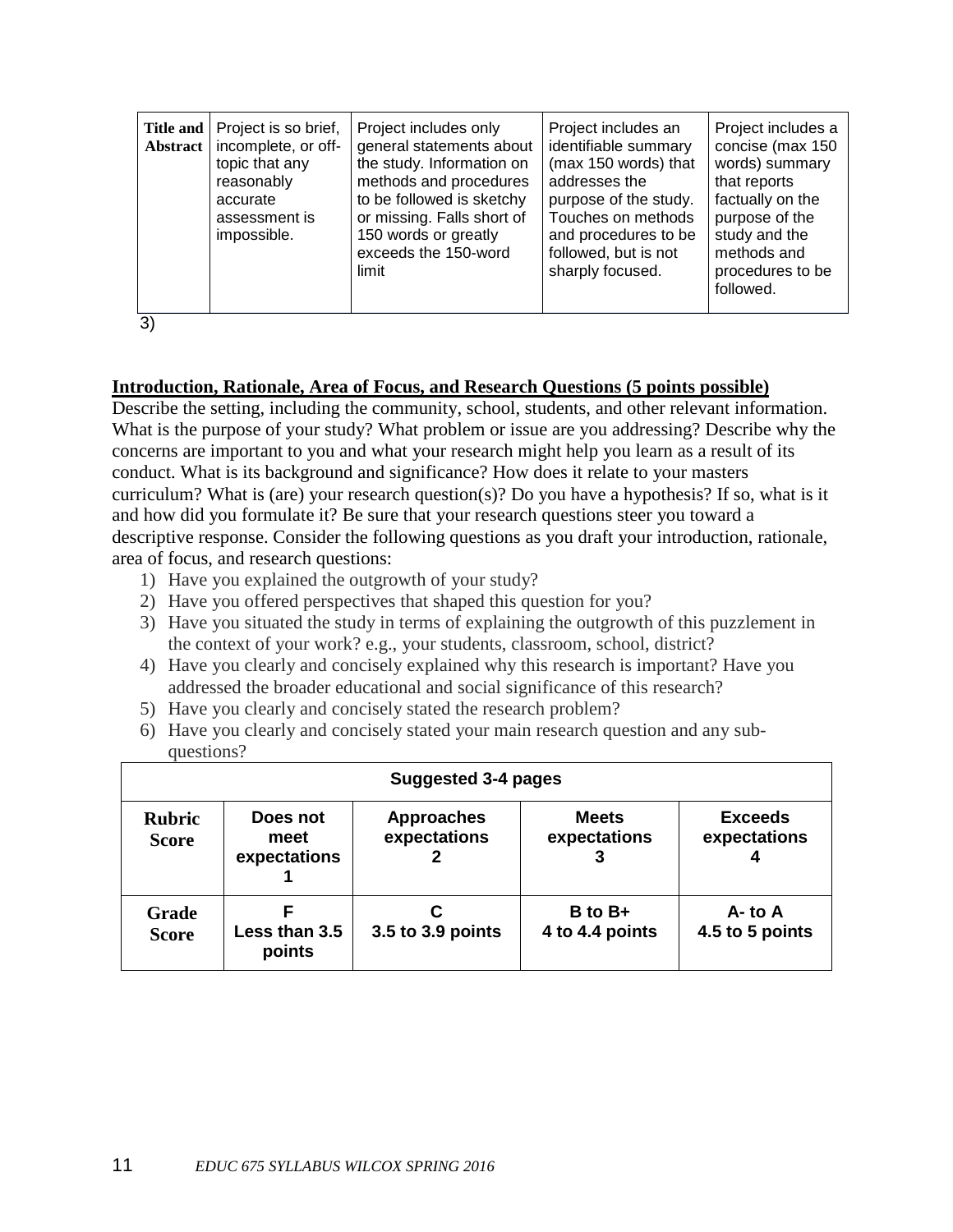| Introduction,<br>Rationale,<br>Area of<br>Focus, and<br><b>Research</b><br><b>Ouestions</b> | Project is so<br>brief.<br>incomplete, or<br>off-topic that any<br>reasonably<br>accurate<br>assessment is<br>impossible. | Project includes<br>minimal information<br>on the<br>context/theoretical<br>framework for the<br>study. Does not offer<br>a rationale for the<br>study's execution, or<br>does so only<br>superficially. Explicitly<br>states the research<br>question and purpose<br>of the study. | Project includes an<br>adequate context/<br>theoretical<br>framework for the<br>study and a<br>defensible rationale<br>for its execution,<br>through one or both<br>may be weakly<br>developed. Explicitly<br>states the research<br>question and<br>purpose of the study. | Project includes a<br>sound context/<br>theoretical<br>framework for the<br>study and a<br>compelling rationale<br>for its execution.<br>Clearly and<br>explicitly states the<br>research question<br>and purpose of the<br>study. |
|---------------------------------------------------------------------------------------------|---------------------------------------------------------------------------------------------------------------------------|-------------------------------------------------------------------------------------------------------------------------------------------------------------------------------------------------------------------------------------------------------------------------------------|----------------------------------------------------------------------------------------------------------------------------------------------------------------------------------------------------------------------------------------------------------------------------|------------------------------------------------------------------------------------------------------------------------------------------------------------------------------------------------------------------------------------|
|---------------------------------------------------------------------------------------------|---------------------------------------------------------------------------------------------------------------------------|-------------------------------------------------------------------------------------------------------------------------------------------------------------------------------------------------------------------------------------------------------------------------------------|----------------------------------------------------------------------------------------------------------------------------------------------------------------------------------------------------------------------------------------------------------------------------|------------------------------------------------------------------------------------------------------------------------------------------------------------------------------------------------------------------------------------|

### **Literature Review (8 points possible)**

In order to properly address a research question you need to be familiar with previous investigations of your topic. You should conduct a literature review in which you cite and synthesize approximately 8-10 sources and discuss how they informed your design. Teacher research appeals to a broad range of research resources, including reports of teachers' experiences. Transitions should connect one annotated source with the next. At the end of the literature review, include a one-paragraph summary of the major discoveries in your review, connecting these to the focus of your study. References must be from refereed journals, books (generally not textbooks), curriculum resources, and scholarly compilations. NOTE: The literature review should emphasize synthesis and analysis (Bloom, 1956, 1984). Use direct quotes sparingly. Craft your literature review as a story of the study of your topic. Consider the following questions as you draft your literature review:

- 1) Did you conduct an ongoing literature review which informed your research?
- 2) Is the review relevant and connected to your study?
- 3) Is the review adequate, coherent, and analytical?
- 4) Does the review include references from a variety of sources?
- 5) Is the review integrated into a conceptual framework with a mapping of the theories, literature, and phenomena that help to inform your study?

| <b>Suggested 4-6 pages</b>    |                                  |                                   |                                  |                                |  |  |
|-------------------------------|----------------------------------|-----------------------------------|----------------------------------|--------------------------------|--|--|
| <b>Rubric</b><br><b>Score</b> | Does not<br>meet<br>expectations | <b>Approaches</b><br>expectations | <b>Meets expectations</b>        | <b>Exceeds</b><br>expectations |  |  |
| <b>Grade</b><br><b>Score</b>  | F<br>Less than<br>5.6 points     | 5.6 to 6.3 points                 | $B$ to $B+$<br>6.4 to 7.1 points | $A -$ to A<br>7.2 to 8 points  |  |  |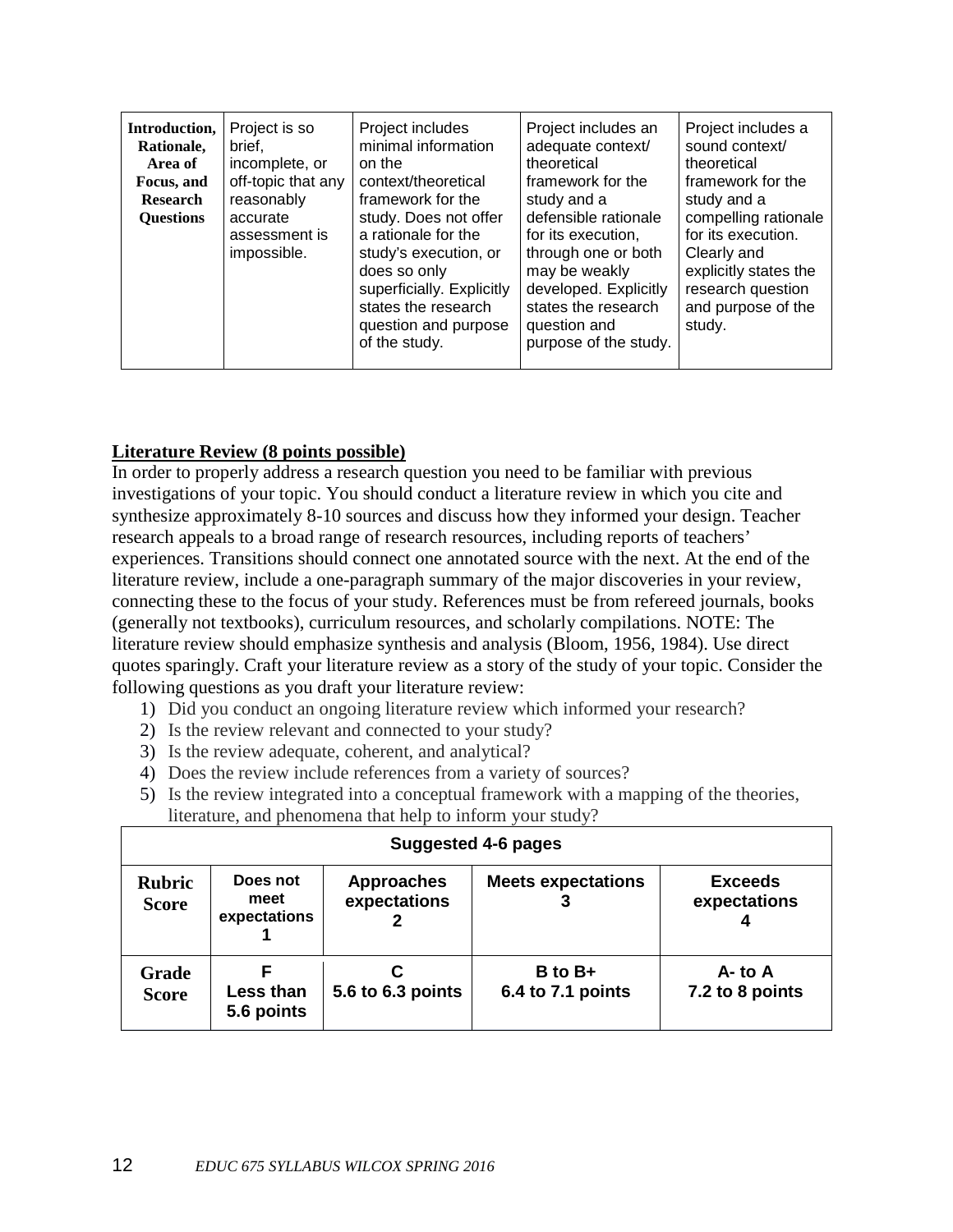| Literature<br><b>Review</b> | Project is so<br>brief,<br>incomplete, or<br>off-topic that<br>any<br>reasonably<br>accurate<br>assessment is<br>impossible. | Project includes<br>fewer than 8 peer-<br>reviewed cites,<br>published reports<br>of empirical<br>research. Does not<br>explicitly highlight<br>gaps in the<br>literature to which<br>the proposed study<br>will respond.<br>Summarizes cited<br>works sequentially,<br>rather than<br>thematically. Relies<br>heavily on direct<br>quotes. | Project includes at least<br>8 peer-reviewed cities,<br>published reports of<br>empirical research.<br>Highlights gaps in the<br>literature to which the<br>proposed study will<br>respond. Organizes the<br>literature by identifiable<br>themes, although<br>organization within<br>themes may follow no<br>clear or consistent<br>pattern of presentation.<br>Attempts to synthesize<br>referenced sources.<br>Uses few direct quotes. | Project includes at<br>least 10 peer-reviewed<br>cites, published<br>reports of empirical<br>research. Highlights<br>gaps in the literature to<br>which the proposed<br>study will respond.<br>Organizes the<br>literature by clearly<br>identifiable themes,<br>proceeding from<br>general to more<br>specific within each<br>theme. Effectively<br>synthesized<br>referenced sources,<br>using few, if any, direct<br>quotes. |
|-----------------------------|------------------------------------------------------------------------------------------------------------------------------|---------------------------------------------------------------------------------------------------------------------------------------------------------------------------------------------------------------------------------------------------------------------------------------------------------------------------------------------|-------------------------------------------------------------------------------------------------------------------------------------------------------------------------------------------------------------------------------------------------------------------------------------------------------------------------------------------------------------------------------------------------------------------------------------------|---------------------------------------------------------------------------------------------------------------------------------------------------------------------------------------------------------------------------------------------------------------------------------------------------------------------------------------------------------------------------------------------------------------------------------|
|-----------------------------|------------------------------------------------------------------------------------------------------------------------------|---------------------------------------------------------------------------------------------------------------------------------------------------------------------------------------------------------------------------------------------------------------------------------------------------------------------------------------------|-------------------------------------------------------------------------------------------------------------------------------------------------------------------------------------------------------------------------------------------------------------------------------------------------------------------------------------------------------------------------------------------------------------------------------------------|---------------------------------------------------------------------------------------------------------------------------------------------------------------------------------------------------------------------------------------------------------------------------------------------------------------------------------------------------------------------------------------------------------------------------------|

### **Description of the Method (15 points possible)**

In this section describe how you implemented your research. Include a description of subjects (i.e., students, teachers, administrators), the context of the research, the strategies and materials (put sample material in an appendix), the number and total time of each research session, and a complete description of the methodologies. Repeat your question in this section—remind us often what you are studying. Describe how you selected your subject sample—why did you choose these individuals and who are they, in terms of gender, ethnicity, age, grade level, language/culture, and educational achievement? Describe ALL of your methods, including what influenced the selection of your methodology and design, what measures you took to assure the validity of your study, and how you triangulated your data. Be sure to include a table and timeline of your methods—what you collected and when. Be sure to describe what type of data you collected—for example, did you do a needs assessment (via a test) to address student achievement, and then design and implement a new instructional strategy? Or did you observe a group of students to see how they behaved in a particular context, and then interview them to ascertain their reasons? Did you do a series of in-depth interviews with students or teachers? How do the data relate to your research question? How do they relate to your masters curriculum? Finally, describe how you planned to make sense of—analyze—your data in light of your research question(s). Provide rich descriptions of HOW you reviewed your data, the themes that became apparent in your reviews, and your ultimate findings. Consider the following questions as you draft your literature review:

- 1) Have you described your research context; community, school, and classroom context?
- 2) Have you included demographic information of participants?
- 3) Did you include your reflection of the problem? e.g., behaviors observations, possible causes?
- 4) Have you explained the reasons for your pedagogies based on your noticing of your classroom and the literature reviewed?
- 5) Have you described in detail what data you collected, how you collected it, and when you collected it, including data generated from your pedagogies and strategies?
- 6) Are your data from multiple sources?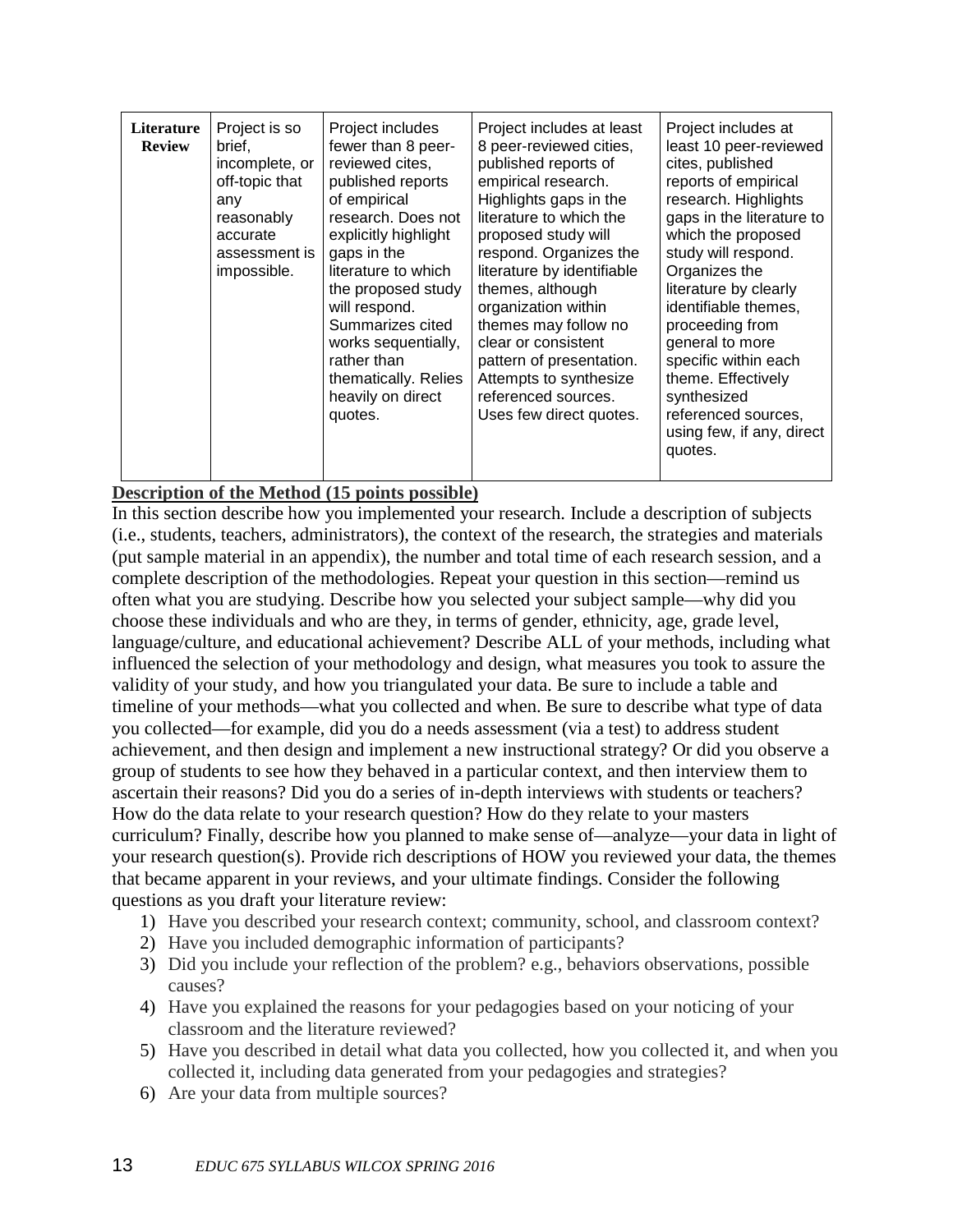- 7) Did you include a description of the pedagogical strategies you enacted?
- 8) Did you explain how you analyzed your data and include a data audit trail?
- 9) Have you included and explained the role of your critical friends in your data interpretations and validation?
- 10) Did you explore using visuals and technologies for analyzing and displaying your findings in a coherent manner?

|                                               | <b>Suggested 4-6 pages</b>                                                                                                |                                                                                                                                                                                                                                                                                                                                                                            |                                                                                                                                                                                                                                                                                                                   |                                                                                                                                                                                                                                                                                                                                                                                        |
|-----------------------------------------------|---------------------------------------------------------------------------------------------------------------------------|----------------------------------------------------------------------------------------------------------------------------------------------------------------------------------------------------------------------------------------------------------------------------------------------------------------------------------------------------------------------------|-------------------------------------------------------------------------------------------------------------------------------------------------------------------------------------------------------------------------------------------------------------------------------------------------------------------|----------------------------------------------------------------------------------------------------------------------------------------------------------------------------------------------------------------------------------------------------------------------------------------------------------------------------------------------------------------------------------------|
| <b>Rubric</b><br><b>Score</b>                 | Does not<br>meet<br>expectations                                                                                          | <b>Approaches</b><br>expectations                                                                                                                                                                                                                                                                                                                                          | <b>Meets</b><br>expectations<br>З                                                                                                                                                                                                                                                                                 | <b>Exceeds</b><br>expectations                                                                                                                                                                                                                                                                                                                                                         |
| <b>Grade</b><br><b>Score</b>                  | F<br>Less than<br>10.5 points                                                                                             | С<br>10.5 to 11.9 points                                                                                                                                                                                                                                                                                                                                                   | $B$ to $B+$<br>12 to 13.4<br>points                                                                                                                                                                                                                                                                               | $A -$ to $A$<br>13.5 to 15 points                                                                                                                                                                                                                                                                                                                                                      |
| <b>Description</b><br>of the<br><b>Method</b> | Project is so<br>brief.<br>incomplete, or<br>off-topic that any<br>reasonably<br>accurate<br>assessment is<br>impossible. | Project includes<br>explanation of the<br>study design,<br>procedures followed,<br>sampling methods,<br>and analytical tools<br>(including any<br>statistical tests), given<br>the stated purpose of<br>the study;<br>explanations,<br>however, are not fully<br>developed. Mentions<br>ethical issues raised<br>by the study but<br>addresses them only<br>superficially. | Project includes an<br>explanation of the<br>study design,<br>procedures<br>followed, sampling<br>methods, and<br>analytical tools<br>(including any<br>statistical tests),<br>given the stated<br>purpose of the<br>study. Discusses<br>ethical issues<br>raised by the study<br>and how they were<br>addressed. | Project includes an<br>explanation and<br>justification of the<br>appropriateness of<br>the study design,<br>procedures followed,<br>sampling methods,<br>data collection and<br>analytical tools<br>(including any<br>statistical tests), given<br>the stated purpose of<br>the study. Discusses<br>ethical issues raised<br>by the study and<br>explains how they<br>were addressed. |

### **Results and Findings (15 points possible)**

In this section, indicate what you discovered or found as a result of your data gathering. Focus on results that are related to your research concern and answer your research questions or shed light on your research hypotheses. Introduce your findings before you begin to describe them, and remind us of your research question again. Organize this section in a way that makes sense for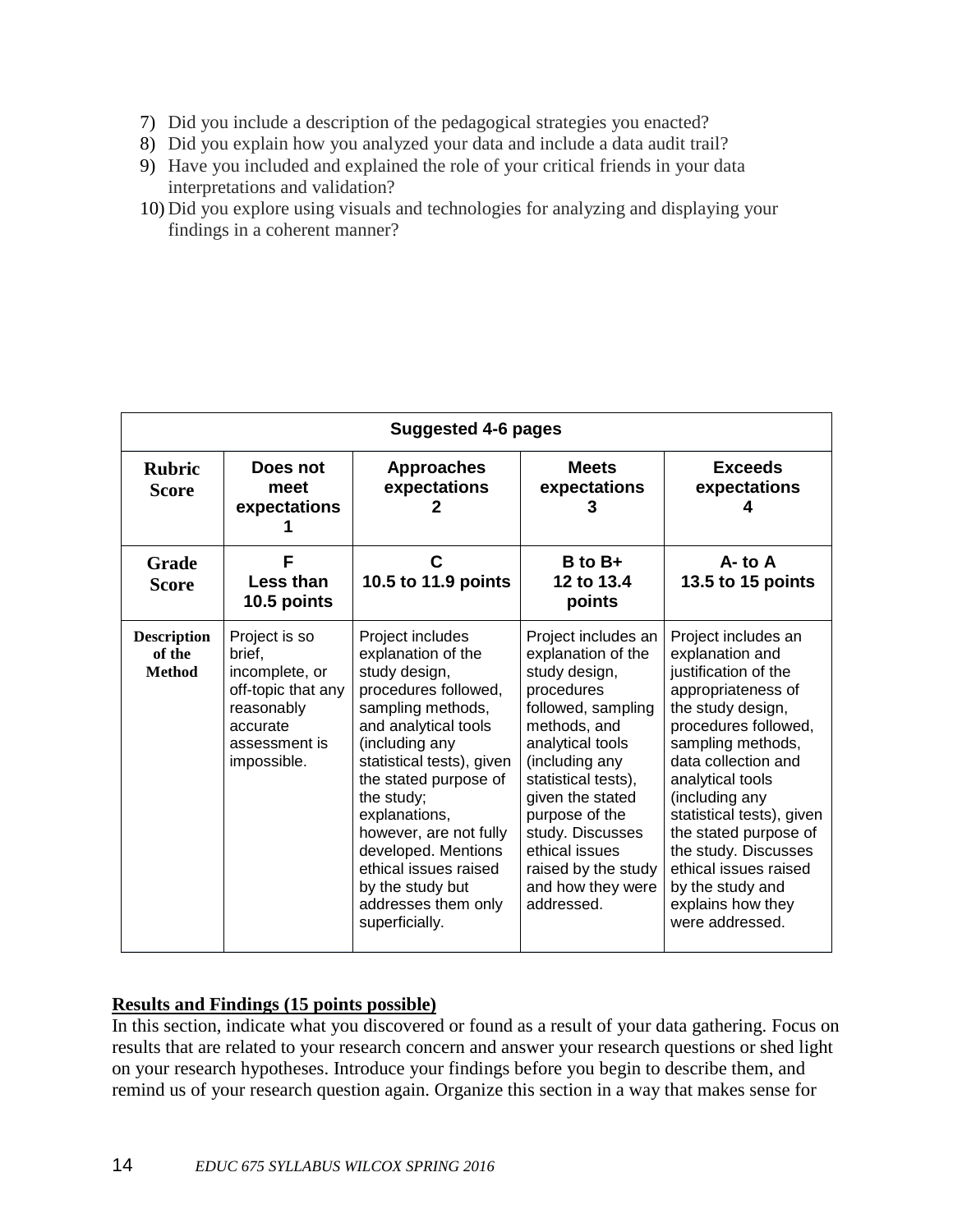your data/findings—by student, by theme, by data source, etc. Use illustrative examples from your data to SHOW us your findings. Use tables to summarize and SHOW us what you've learned. Focus on what's truly interesting in your findings, even if you have limited data to support this. Feel free to use mini case studies to illustrate your findings, through the lens of a few students. Remember that the goal is to share what you learned about your teaching for yourself first; our goal is not NECESSARILY to extract findings that will be generalizable across EVERY teaching setting. Interpret your data in as much detail as possible, describing whether or not—or how—your findings corroborated your expectations. Were there any surprises in your findings? Can you think of any alternative explanations for your findings? Consider the following questions as you draft your results and findings:

- 1) Did you restate your research question and what was found through your research?
- 2) Are the findings thoroughly and adequately presented?
- 3) Is there convincing evidence to support your themes?
- 4) Is there connection and coherence among the separate themes?
- 5) Did you explain your findings to your critical friend to gain his or her perspective on your interpretations?

| <b>Rubric</b><br><b>Score</b>         | Does not<br>meet<br>expectations                                                                                          | <b>Approaches</b><br>expectations                                                                                                                                                                                                                                                                                                                                          | <b>Meets</b><br>expectations                                                                                                                                                                                                                                                                                                                                                                                               | <b>Exceeds</b><br>expectations                                                                                                                                                                                                                                                                                                               |
|---------------------------------------|---------------------------------------------------------------------------------------------------------------------------|----------------------------------------------------------------------------------------------------------------------------------------------------------------------------------------------------------------------------------------------------------------------------------------------------------------------------------------------------------------------------|----------------------------------------------------------------------------------------------------------------------------------------------------------------------------------------------------------------------------------------------------------------------------------------------------------------------------------------------------------------------------------------------------------------------------|----------------------------------------------------------------------------------------------------------------------------------------------------------------------------------------------------------------------------------------------------------------------------------------------------------------------------------------------|
| Grade<br><b>Score</b>                 | F<br>Less than<br>10.5 points                                                                                             | C<br>10.5 to 11.9<br>points                                                                                                                                                                                                                                                                                                                                                | $B$ to $B+$<br>12 to 13.4 points                                                                                                                                                                                                                                                                                                                                                                                           | A-to A<br>13.5 to 15 points                                                                                                                                                                                                                                                                                                                  |
| <b>Results and</b><br><b>Findings</b> | Project is so<br>brief,<br>incomplete, or<br>off-topic that any<br>reasonably<br>accurate<br>assessment is<br>impossible. | Project includes<br>reporting and<br>interpretation of<br>narrative and<br>numerical data with<br>little apparent<br>concern for accuracy<br>and objectively.<br>Analytical tools are<br>inappropriate to the<br>methodology.<br>Provides, at best,<br>tenuous links<br>between study<br>outcomes,<br>hypotheses (if<br>stated), and the<br>original research<br>question. | Project includes<br>reporting and<br>interpretation of<br>narrative and<br>numerical data<br>accurately,<br>objectively, and<br>concisely. For the<br>most part, analytical<br>tools are appropriate<br>to the methodology.<br>Does not highlight<br>explicit links between<br>study outcomes,<br>hypothesis (if stated),<br>and the original<br>research question;<br>however, such links<br>may logically be<br>implied. | Project includes<br>reporting and<br>interpretation of<br>narrative and<br>numerical data<br>accurately,<br>objectively, and<br>concisely using<br>analytical tools<br>appropriate to the<br>methodology.<br>Highlights explicit<br>links between study<br>outcomes,<br>hypothesis (if<br>stated), and the<br>original research<br>question. |

### **Suggested 8-12 pages**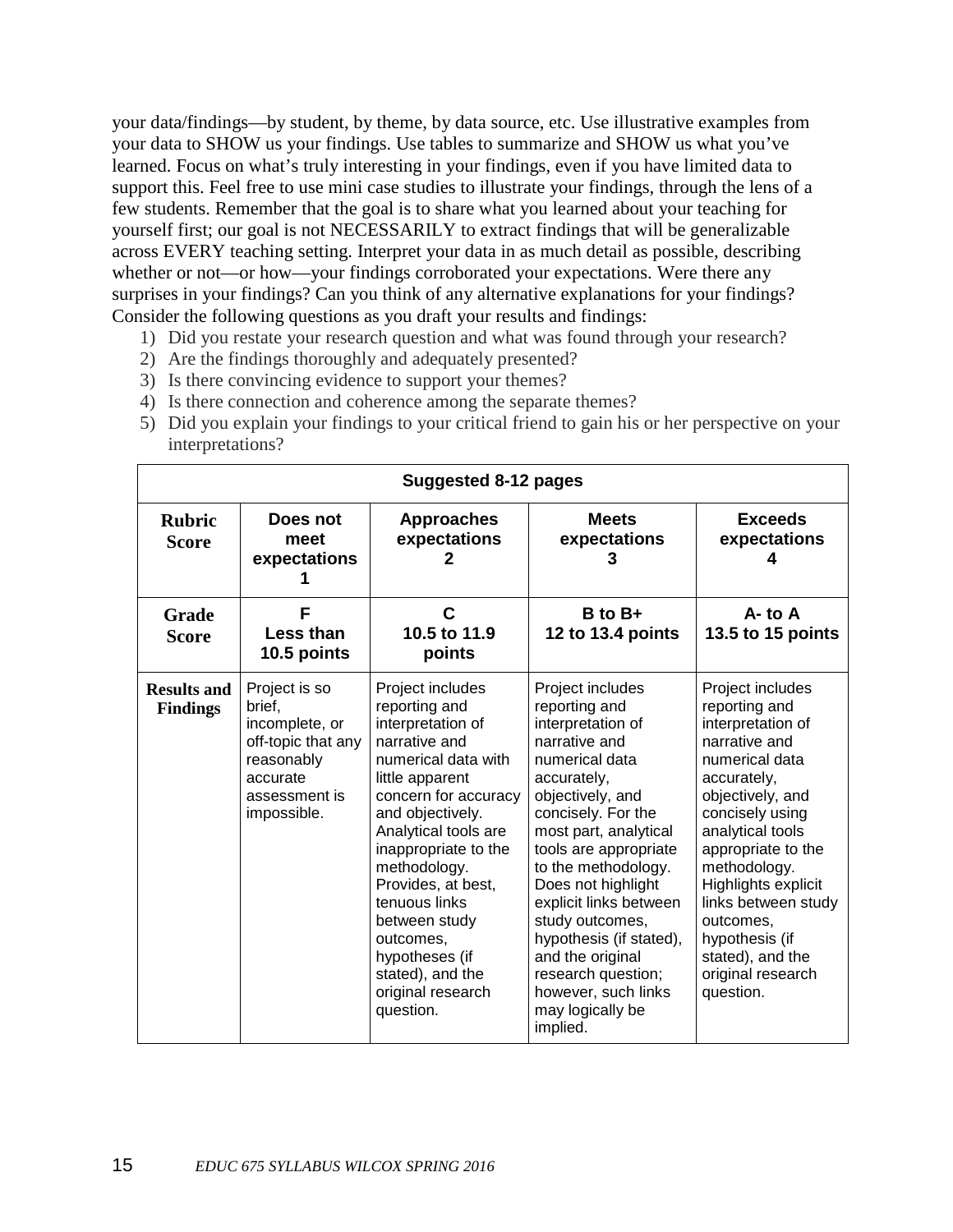### **Discussion, Reflection, Implications, Recommendations, and Action Plan (10 points possible)**

In this section reflect on the findings of your data collection and discuss what they might mean to you as a teacher and teacher researcher. What did you learn from the study? How did it relate to your masters curriculum? How will it influence your teaching—that is, based on the results and themes that emerged from the study, what changes will you make in your teaching? How will you share these findings with others? What are the implications for future research? Speculate on what it would mean if your data pointed in one direction versus another. Again, focus on what's truly interesting in your data/findings, even if you have limited information to support this. Make some bold recommendations for how we might serve students better. Be sure to describe what all of this information—the teacher research process, your data, your findings—mean to you as a professional and a person**.** Describe how you might share the findings of your paper—with your principal, your grade level team, other teachers who are working with these students, use it in a workshop, claim it as an area of expertise on your resume, etc. Be sure to describe potential implications of your study and its findings for other teachers and for education policymakers. Consider the following questions as you draft your discussion, reflection, implications, recommendations, and action plan:

- 1) Have you adequately explained the implications of your study to your students' learning?
- 2) Have you adequately explained the implications of your study to your professional development?
- 3) Have you adequately explained the implications of your study to your teaching and reframing of your practice? Revisit your original research question. Take a retrospective journey and reflect back on the "self" or your role and the conscious (and perhaps at the time unconscious) consequences of your actions in the process of studying your teaching practice.
- 4) Have you adequately explained the implications of your study to the education field?
- 5) Have you adequately explained the relevance of your study to national and state education standards?
- 6) Have you discussed any limitations?
- 7) Have you identified areas for future research possibilities?

| Suggested 4-6 pages           |                                  |                                   |                                |                                |
|-------------------------------|----------------------------------|-----------------------------------|--------------------------------|--------------------------------|
| <b>Rubric</b><br><b>Score</b> | Does not<br>meet<br>expectations | <b>Approaches</b><br>expectations | <b>Meets</b><br>expectations   | <b>Exceeds</b><br>expectations |
| <b>Grade</b><br><b>Score</b>  | Less than 7<br>points            | 7 to 7.9 points                   | $B$ to $B+$<br>8 to 8.9 points | $A - t_0 A$<br>9 to 10 points  |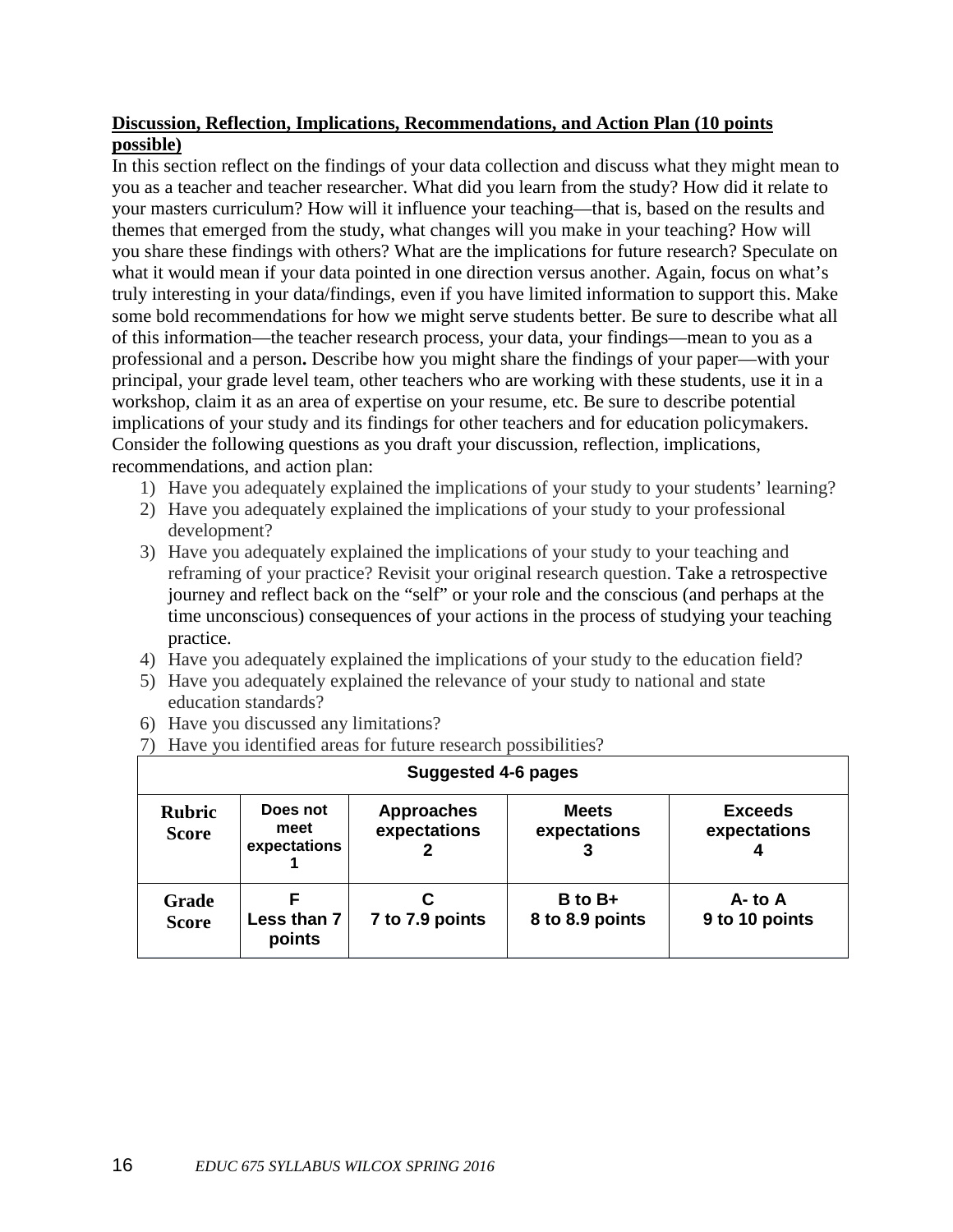| including how they<br>findings including<br>weaknesses.<br>Recommend<br>or off-topic<br>how they will be<br>will be shared with<br>that any<br>Addresses<br>ations, and<br>shared with others.<br><b>Action Plan</b><br>others. Attempts to<br>theoretical/practical<br>reasonably<br>implications of study<br>discuss threats to<br>Highlights threats to<br>accurate<br>validity, but does so<br>validity, reporting on<br>assessment<br>is impossible.<br>superficially and/or<br>how they were<br>fails to offer<br>addressed. Supports<br>others. Highlights<br>threats to validity,<br>antidotes. Does not<br>assertions/<br>consistently support<br>interpretations using<br>sound arguments<br>were addressed.<br>assertions or<br>consistent with study<br>interpretations using<br>Supports assertions/<br>findings. Does not<br>sound arguments<br>interpretations using<br>consistent with study<br>sound arguments<br>describe<br>consistent with study<br>findings. Does not<br>recommendations for<br>describe<br>findings. Describes<br>future research, or<br>recommendations for<br>recommendations for<br>how results will be<br>future research, or<br>applied.<br>future research, and<br>how results will be<br>how results will be<br>applied in practice. | Discussion,<br>Reflection,<br>Implications, | Project is so<br>brief,<br>incomplete, | Project addresses<br>practical implications<br>of study findings | Project addresses<br>theoretical/ practical<br>implications of study | Project includes<br>evaluation of the study's<br>strengths and<br>findings including how<br>they will be shared with<br>reporting on how they<br>applied in the practice. |
|-----------------------------------------------------------------------------------------------------------------------------------------------------------------------------------------------------------------------------------------------------------------------------------------------------------------------------------------------------------------------------------------------------------------------------------------------------------------------------------------------------------------------------------------------------------------------------------------------------------------------------------------------------------------------------------------------------------------------------------------------------------------------------------------------------------------------------------------------------------------------------------------------------------------------------------------------------------------------------------------------------------------------------------------------------------------------------------------------------------------------------------------------------------------------------------------------------------------------------------------------------------------------------------|---------------------------------------------|----------------------------------------|------------------------------------------------------------------|----------------------------------------------------------------------|---------------------------------------------------------------------------------------------------------------------------------------------------------------------------|
|-----------------------------------------------------------------------------------------------------------------------------------------------------------------------------------------------------------------------------------------------------------------------------------------------------------------------------------------------------------------------------------------------------------------------------------------------------------------------------------------------------------------------------------------------------------------------------------------------------------------------------------------------------------------------------------------------------------------------------------------------------------------------------------------------------------------------------------------------------------------------------------------------------------------------------------------------------------------------------------------------------------------------------------------------------------------------------------------------------------------------------------------------------------------------------------------------------------------------------------------------------------------------------------|---------------------------------------------|----------------------------------------|------------------------------------------------------------------|----------------------------------------------------------------------|---------------------------------------------------------------------------------------------------------------------------------------------------------------------------|

# **References, Appendices, Writing Styles, Mechanics, and General Notes (5 points possible)**

Include a complete list of references in APA format. Append all appropriate materials, including, if relevant, any questionnaires, inventories, assessments, sample student work, etc. Include at least one example of each tool you use—it's ideal to include one blank version and one version completed by one of your research subjects. In addition, follow these general guidelines:

- $\Box$  The model for your study report is not a master's thesis nor traditional class research paper, but rather an article prepared for submission to a journal that focuses more on practice than theory.
- $\Box$  You may find it helpful to select a journal whose research emphasis and readership match your research topic and follow its manuscript submission criteria. Chapter 8 in the Mills text presents a sample article.
- $\Box$  It is expected that the entire project will be described in a 25-30 page paper; please do not exceed the 30-page limit.
- $\Box$  Write in the past tense as much as it makes sense to do so
- $\Box$  Your paper does not have to be anonymous; you can include names, as this is an internal document and will not be shared anywhere outside of our class
- $\square$  Be sure to make a personal and professional connection to your topic and project
- $\Box$  Citations are not necessary in the introduction

 $\Box$  Feel free to revise your questions based on data, to make these questions more focused Consider the following questions as you draft your references and appendices and consider the overall writing quality of your paper:

- 1) Did you follow the APA style for the report for a running head, page numbering, references, citations, and the appendix? Does the report include a title page with project title, author's name, and author's professional affiliation?
- 2) Are references current and from different sources?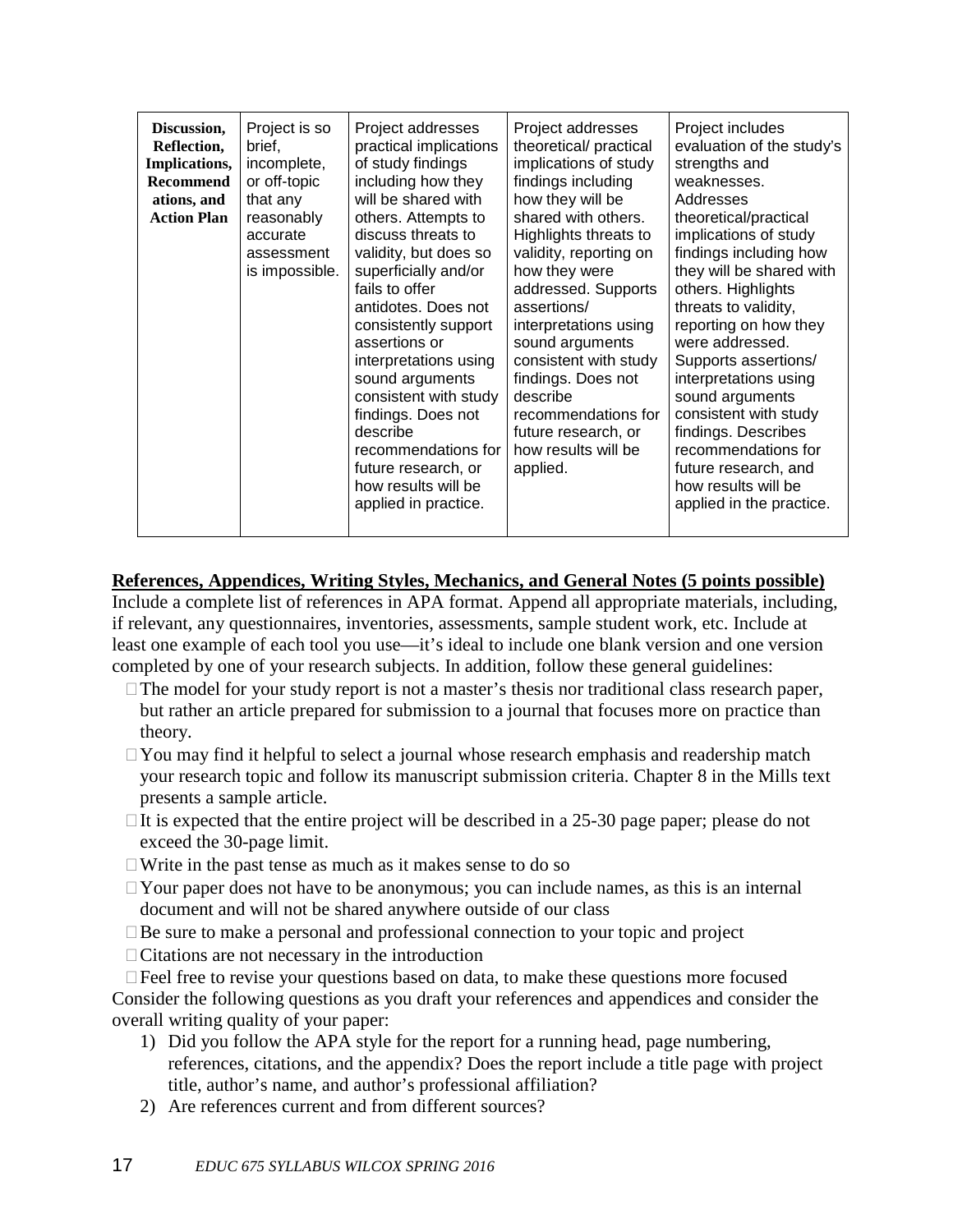- 3) Are all references cited in the research report included in the references? Have you provided a complete reference list of all print and nonprint (Internet) references?
- 4) Is the report coherent, concise, and well-structured with a clear purpose?
- 5) Is the report grammatically correct with proper usage of language?
- 6) Does the report have your distinctive focus and voice? Have you used professional language (i.e., no jargon)? Have you written in an accessible style and presentation?

|                                                                                                | <b>Suggested 3-4 pages</b>                                                                                                |                                                                                                                                                                                                                                                                                                                                                                                                                                                                                                                                                                                                                                                                                                                                                        |                                                                                                                                                                                                                                                                                                                                                                                                                                                                                                                                                                                                                                                                                                                                                                               |                                                                                                                                                                                                                                                                                                                                                                                                                                                                                                                                                                                                                                                                                     |  |
|------------------------------------------------------------------------------------------------|---------------------------------------------------------------------------------------------------------------------------|--------------------------------------------------------------------------------------------------------------------------------------------------------------------------------------------------------------------------------------------------------------------------------------------------------------------------------------------------------------------------------------------------------------------------------------------------------------------------------------------------------------------------------------------------------------------------------------------------------------------------------------------------------------------------------------------------------------------------------------------------------|-------------------------------------------------------------------------------------------------------------------------------------------------------------------------------------------------------------------------------------------------------------------------------------------------------------------------------------------------------------------------------------------------------------------------------------------------------------------------------------------------------------------------------------------------------------------------------------------------------------------------------------------------------------------------------------------------------------------------------------------------------------------------------|-------------------------------------------------------------------------------------------------------------------------------------------------------------------------------------------------------------------------------------------------------------------------------------------------------------------------------------------------------------------------------------------------------------------------------------------------------------------------------------------------------------------------------------------------------------------------------------------------------------------------------------------------------------------------------------|--|
| <b>Rubric</b><br><b>Score</b>                                                                  | Does not<br>meet<br>expectations                                                                                          | <b>Approaches</b><br>expectations<br>2                                                                                                                                                                                                                                                                                                                                                                                                                                                                                                                                                                                                                                                                                                                 | <b>Meets</b><br>expectations<br>З                                                                                                                                                                                                                                                                                                                                                                                                                                                                                                                                                                                                                                                                                                                                             | <b>Exceeds</b><br>expectations<br>4                                                                                                                                                                                                                                                                                                                                                                                                                                                                                                                                                                                                                                                 |  |
| Grade<br><b>Score</b>                                                                          | F<br>Less than 3<br>points                                                                                                | C<br>3 to 3.9 points                                                                                                                                                                                                                                                                                                                                                                                                                                                                                                                                                                                                                                                                                                                                   | B to B+<br>4 to 4.4 points                                                                                                                                                                                                                                                                                                                                                                                                                                                                                                                                                                                                                                                                                                                                                    | $A - to A$<br>4.5 to 5 points                                                                                                                                                                                                                                                                                                                                                                                                                                                                                                                                                                                                                                                       |  |
| References,<br>Appendices,<br>Writing,<br>Styles,<br>Mechanics,<br>and General<br><b>Notes</b> | Project is so<br>brief,<br>incomplete, or<br>off-topic that any<br>reasonably<br>accurate<br>assessment is<br>impossible. | Paper falls short of<br>accepted standards<br>for master's level<br>composition. Drafting<br>errors and error<br>patterns are<br>widespread. Voice,<br>verb tense, and<br>writing style vary from<br>section to section.<br>Technical terms are<br>used incorrectly<br>and/or imprecisely,<br>reflecting only a<br>rudimentary<br>understanding of the<br>underlying concepts.<br>Text is formulaic,<br>relying heavily on<br>paraphrases and<br>"borrowed" materials<br>not formally cited.<br>Transitions are weak,<br>contributing to an<br>apparent lack of<br>direction. Paper does<br>not adhere to<br>formatting<br>specifications<br>provided in course<br>text and materials.<br>Citations and<br>references page do<br>not follow APA style. | Paper is a well<br>written with few<br>notable drafting<br>errors. Voice, verb<br>tense, and writing<br>style are generally<br>consistent with few<br>exceptions that do<br>not substantially<br>diminish readability.<br>Most technical terms<br>are used correctly,<br>reflecting adequate<br>understanding of the<br>underlying concepts.<br>Text is original, but<br>opinions and<br>propositions are not<br>consistently<br>supported by logic<br>and references to<br>published research.<br>Transitions do not<br>connect sections<br>seamlessly but do<br>not substantially<br>diminish readability.<br>Paper dies adhere to<br>formatting<br>specifications<br>provided in course<br>text and materials.<br>Citations/references<br>page do not follow<br>APA style. | Paper is well written<br>with no notable<br>drafting errors.<br>Voice, verb tense,<br>and writing style are<br>consistent<br>throughout.<br>Technical terms are<br>used precisely and<br>accurately,<br>reflecting a firm<br>understanding of<br>underlying<br>concepts. Text is<br>original; opinions<br>and propositions<br>are supported by<br>strong logic and<br>format references to<br>published research.<br>Sections are linked<br>with unifying<br>transitions, giving<br>the report a clear<br>sense of direction.<br>Paper adheres to<br>formatting<br>specifications<br>provided in course<br>text and materials.<br>Citations/references<br>page follow APA<br>style. |  |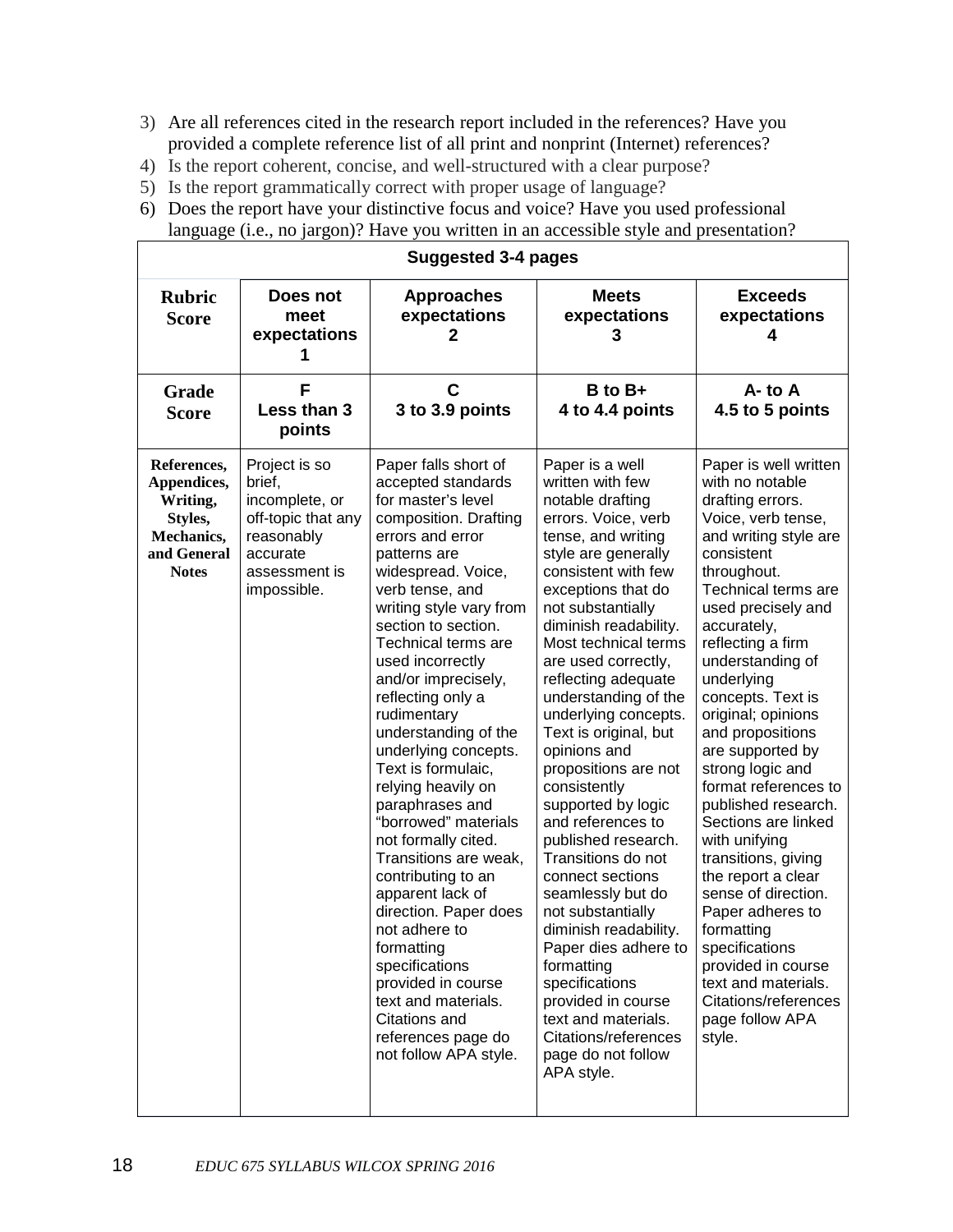### **Grading Scale for Research Project**

60 points. Substantially meets the project and report requirements. All criteria are addressed fully 56-59 points. Meets the project and report requirements. Criteria adequately addressed 55-53 points. Meets some, but not all, of the project and report requirements. Weaknesses in addressing some of the criteria

53 points and below. Does not meet the project and report requirements. Weaknesses in addressing the majority of the criteria

*Please note that B- is not a passing grade.*

### **Teacher Research Impact Collaborative Project & Presentation**

The M.Ed. Program exit requirement is a teacher research impact presentation which is completed during your capstone course, EDUC 675. *The Teacher Research Impact Presentation is an ungraded requirement for* EDUC 675, however, students are required to successfully complete a Teacher Research Impact Presentation in order to exit and graduate from the Secondary Education program. Your grade for EDUC 675 will be posted only upon successful completion of the Teacher Research Impact Presentation.

Working in a your theme-based critical friend team organized by broad areas of research interests, you will identify one authentic, alternative, contemporary media-based method through which you will share the impact of your teacher research. While you will make a brief presentation of your individual research findings in class, the mission of this assignment is for your collaborative to design and enact a presentation which brings together your papers and its impact of/for student learning and your professional development as a teacher (e.g., as differentiation, management, classroom environments, student engagement.) You might highlight the very importance of teacher research or summarize the findings of your group members' efforts around a common theme or topic. Examples will be offered.

After your presentation, you are also encouraged to display and present these findings in an alternative setting and through creative means, with your primary goal being engaging in an exercise in demonstrating the significance of your teacher research to the broader world. You may potentially share your project with the Secondary Program Faculty and members of the larger college or educational community.

### **TK20 PERFORMANCE-BASED ASSESSMENT SUBMISSION REQUIREMENT**

Every student registered for any [EDUC] course with a required performance-based assessment is required to submit this assessment, [Teacher Research Project] to Tk20 through Blackboard (regardless of whether the student is taking the course as an elective, a onetime course or as part of an undergraduate minor). Evaluation of the performance-based assessment by the course instructor will also be completed in Tk20 through Blackboard. Failure to submit the assessment to Tk20 (through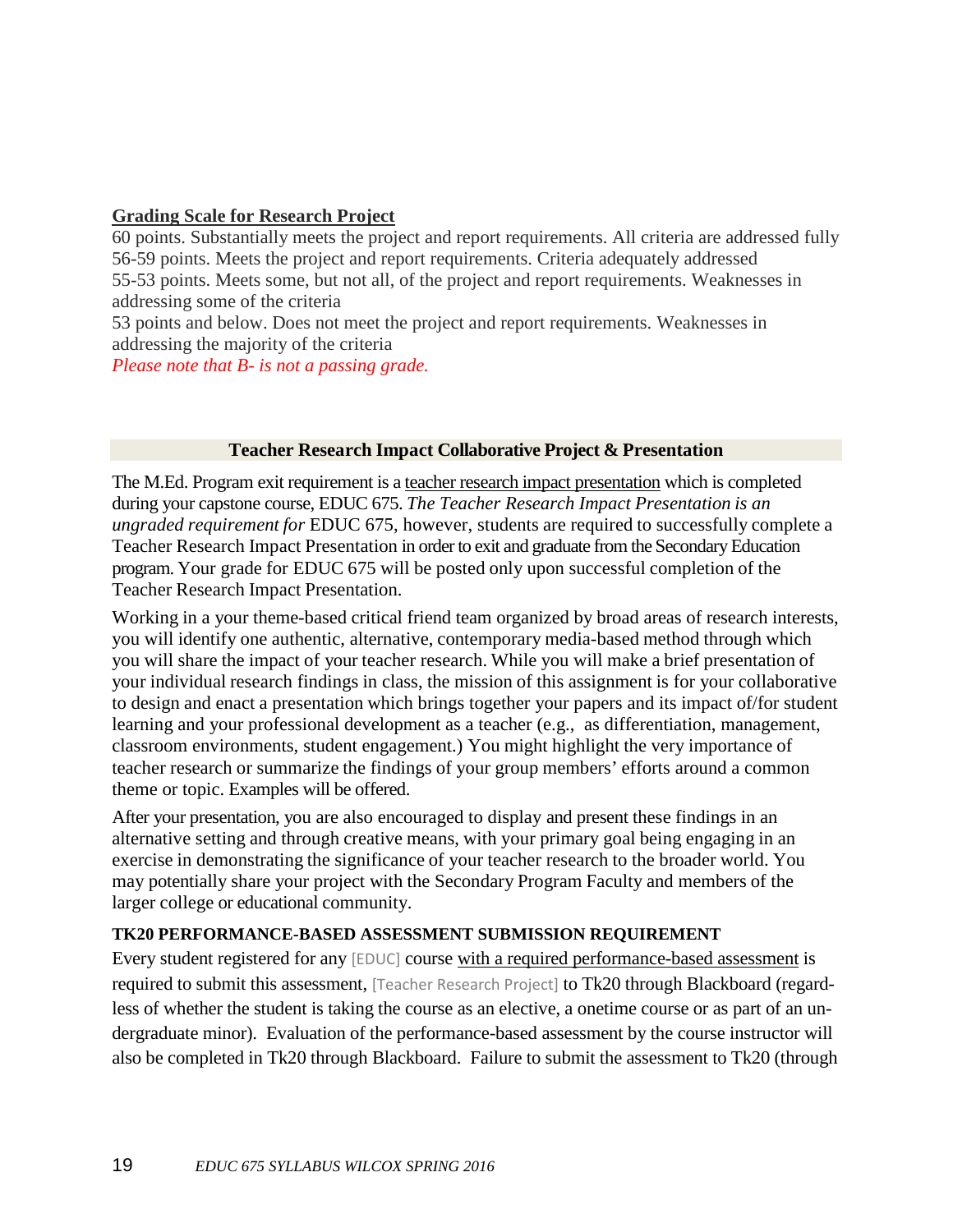Blackboard) will result in the course instructor reporting the course grade as Incomplete (IN). Unless the IN grade is changed upon completion of the required Tk20 submission, the IN will convert to an F nine weeks into the following semester."

### **GMU POLICIES AND RESOURCES FOR STUDENTS**

- a. Students must adhere to the guidelines of the George Mason University Honor Code (See **<http://oai.gmu.edu/the-mason-honor-code/>**).
- b. Students must follow the university policy for Responsible Use of Computing (See **<http://universitypolicy.gmu.edu/policies/responsible-use-of-computing/>**).
- c. Students are responsible for the content of university communications sent to their George Mason University email account and are required to activate their account and check it regularly. All communication from the university, college, school, and program will be sent to students solely through their Mason email account.
- d. The George Mason University Counseling and Psychological Services (CAPS) staff consists of professional counseling and clinical psychologists, social workers, and counselors who offer a wide range of services (e.g., individual and group counseling, workshops and outreach programs) to enhance students' personal experience and academic performance (See **<http://caps.gmu.edu/>**).
- e. Students with disabilities who seek accommodations in a course must be registered with George Mason University Disability Services and inform their instructor, in writing, as soon as possible. Approved accommodations will begin at the time the written letter from Disability Services is received by the instructor (See **<http://ods.gmu.edu/>**).
- f. Students must follow the university policy stating that all sound emitting devices shall be turned off during class unless otherwise authorized by the instructor.
- g. The George Mason University Writing Center staff provides a variety of resources and services (e.g., tutoring, workshops, writing guides, handbooks) intended to support students as they work to construct and share knowledge through writing (See **<http://writingcenter.gmu.edu/>**).

### **PROFESSIONAL DISPOSITIONS**

Students are expected to exhibit professional behaviors and dispositions at all times.

Students are expected to exhibit professional behaviors and dispositions at all times. [http://cehd.gmu.edu/assets/docs/forms/secondary\\_ed/sec\\_ed\\_handbook.pdf](http://cehd.gmu.edu/assets/docs/forms/secondary_ed/sec_ed_handbook.pdf) The Graduate School of Education (GSE) expects that all students abide by the following: Students are expected to exhibit professional behavior and dispositions. *Commitment to the profession* Promoting exemplary practice

Excellence in teaching and learning Advancing the profession Engagement in partnerships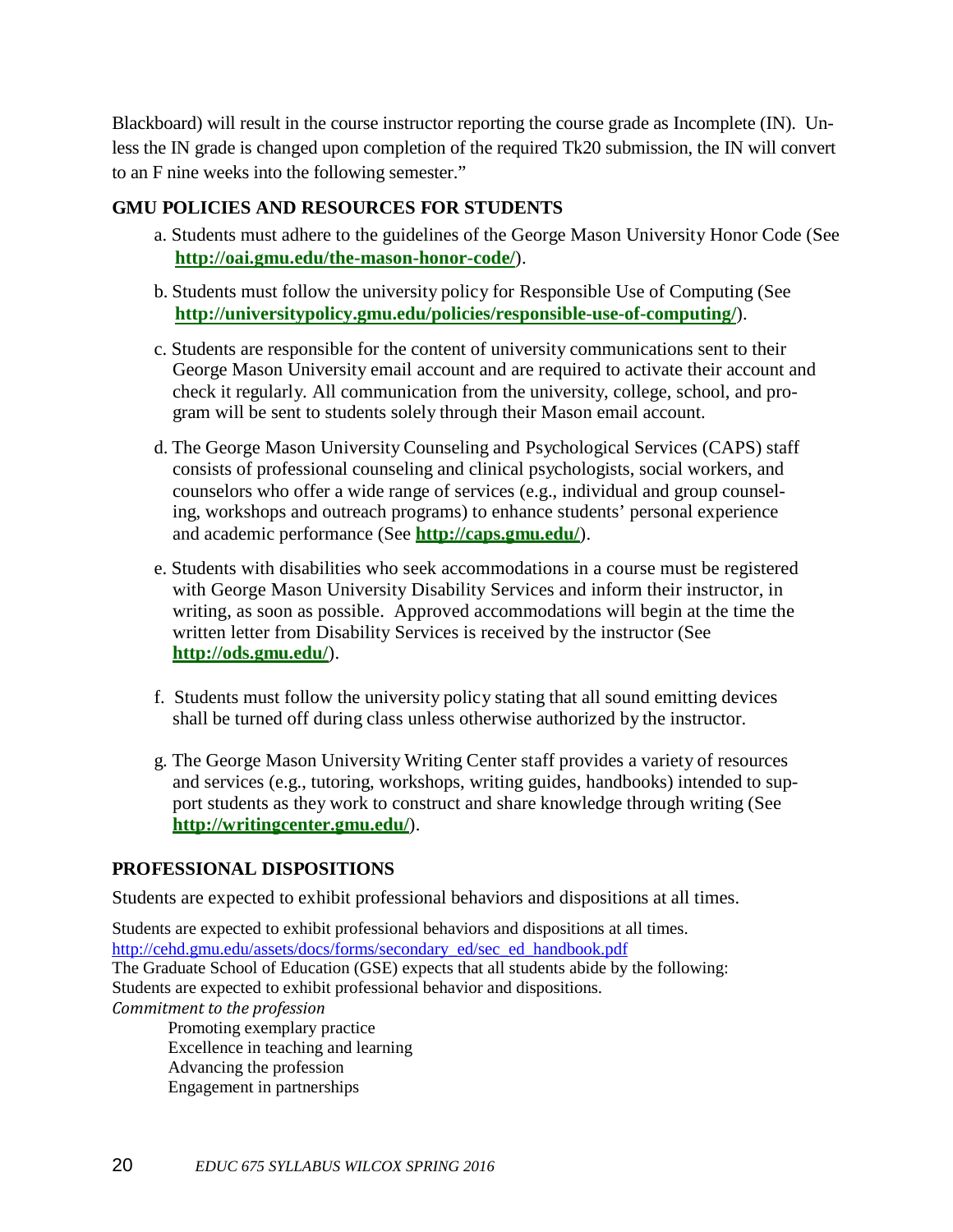*Commitment to honoring professional ethical standards* Fairness Honesty Integrity Trustworthiness Confidentiality Respect for colleagues and students *Commitment to key elements of professional practice* Belief that all individuals have the potential for growth and learning Persistence in helping individuals succeed High standards Safe and supportive learning environments Systematic planning Intrinsic motivation Reciprocal, active learning Continuous, integrated assessment Critical thinking Thoughtful, responsive listening Active, supportive interactions Technology-supported learning Research-based practice Respect for diverse talents, abilities, and perspectives Authentic and relevant learning *Commitment to being a member of a learning community* Professional dialogue Self-improvement Collective improvement Reflective practice Responsibility Flexibility Collaboration Continuous, lifelong learning *Commitment to democratic values and social justice* Understanding systemic issues that prevent full participation Awareness of practices that sustain unequal treatment or unequal voice Advocate for practices that promote equity and access Respects the opinion and dignity of others Sensitive to community and cultural norms Appreciates and integrates multiple perspectives

### **CORE VALUES COMMITMENT**

The College of Education & Human Development is committed to collaboration, ethical leadership, innovation, research-based practice, and social justice. Students are expected to adhere to these principles: **<http://cehd.gmu.edu/values/>**.

**For additional information on the College of Education and Human Development, Graduate School of Education, please visit our website <http://gse.gmu.edu/>**.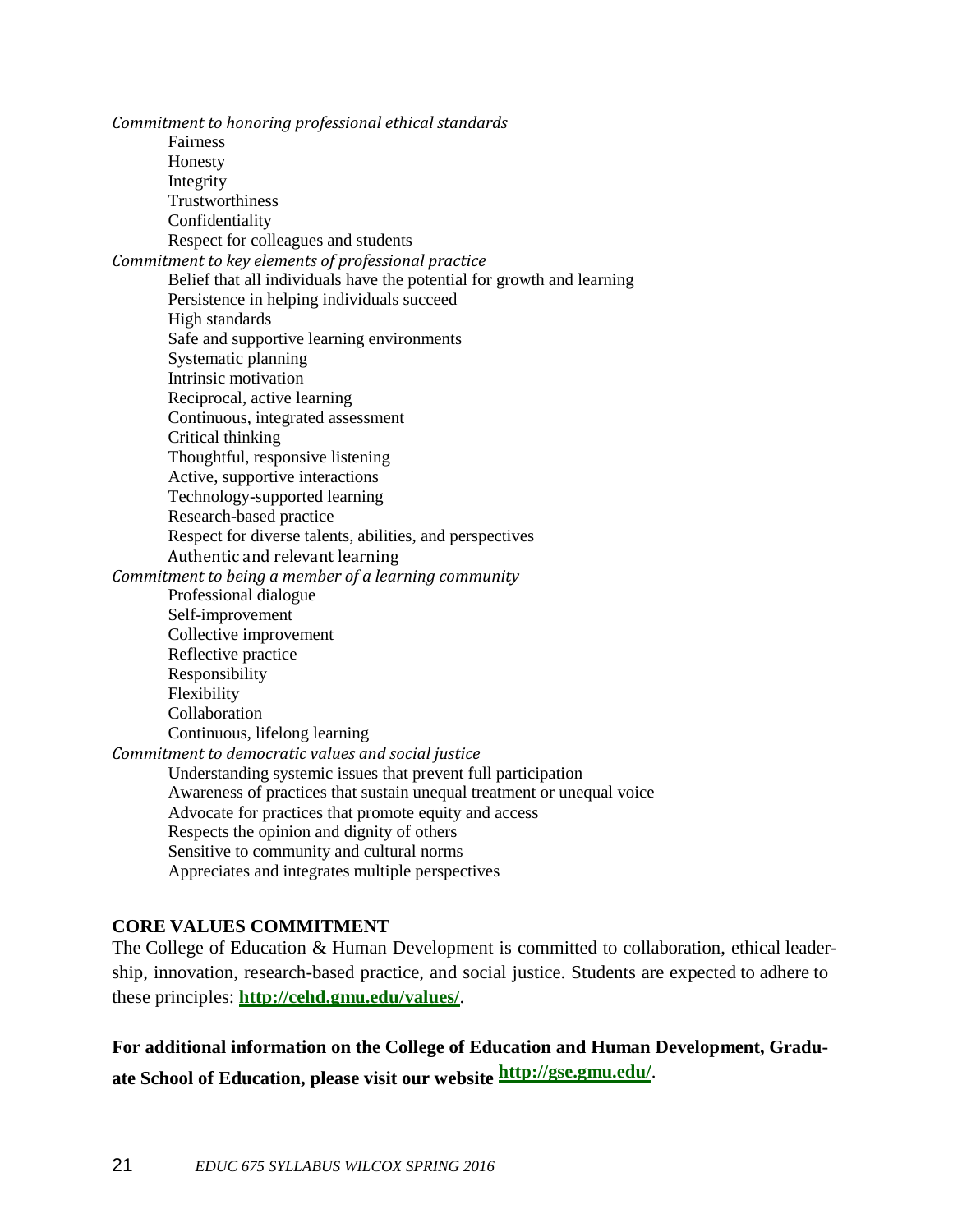### **Emergency Procedures**

You are encouraged to sign up for emergency alerts by visiting the website [https://alert.gmu.edu.](https://alert.gmu.edu/) There are emergency posters in each classroom explaining what to do in the event of crises. Further information about emergency procedures exists on http://www.gmu.edu/service/cert

### **Sustainability at GMU**

George Mason University is focusing on making our community "greener" and reducing the impact on the environment. This course will contribute to this effort in the following ways. I hope that you will create other ways to contribute to contribute to this effort.

- $\Box$  Handouts will be available electronically through the Blackboard platform.
- All assignments will be submitted through the Blackboard at MyMason.
- $\Box$  Please consider reducing waste in your teaching practice.
- $\Box$  Incorporate teaching sustainability in the content of your lesson plans (for example, human's role in reducing their impact on the environment.) Think about what the next generation needs to know about "greening."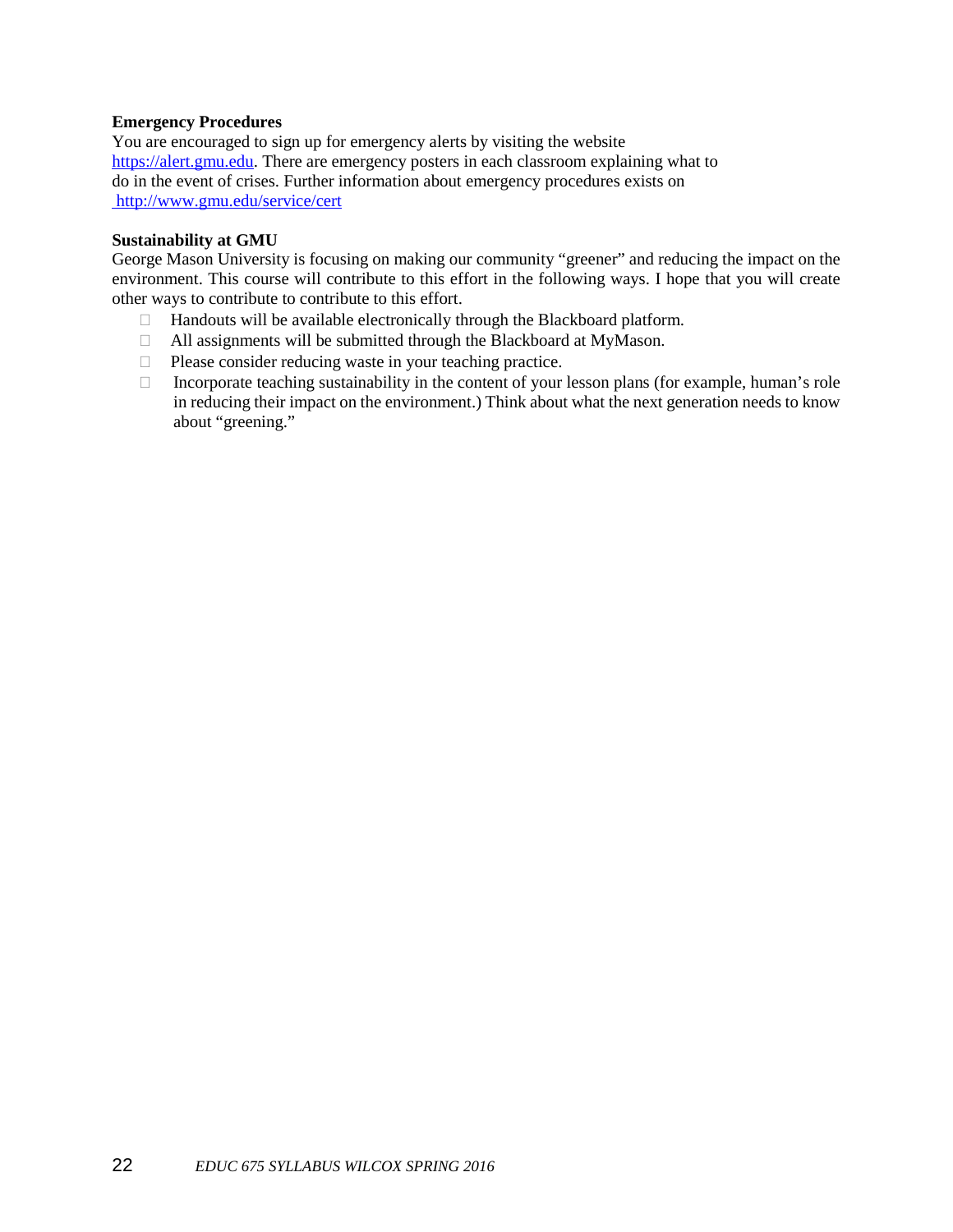# **PROPOSED CLASS SCHEDULE:**

| Week<br>"Online"<br>indicates Bb<br>participation<br>and field<br>work; online<br>classes are in<br>grey | <b>Topics</b>                                                                                                                                                                     | <b>Assignments</b><br>Post on Class Discussion<br>thread before class where<br>listed<br><b>Red font requires peer</b><br>review on thread                                 | <b>Readings</b><br>Chapters are in text<br>Exemplars located in Bb folder                                                                                                                       |
|----------------------------------------------------------------------------------------------------------|-----------------------------------------------------------------------------------------------------------------------------------------------------------------------------------|----------------------------------------------------------------------------------------------------------------------------------------------------------------------------|-------------------------------------------------------------------------------------------------------------------------------------------------------------------------------------------------|
| Week #1<br>1/25<br><b>On Campus</b>                                                                      | Introduction to Teacher<br>Research:<br>Self-Study Action<br><b>Research Method</b><br>Working with Critical<br>Friends<br>Finding/Refining your<br><b>Research Question (RQ)</b> | Please upload a picture of<br>yourself on the class<br>discussion thread<br>In-class activity: "I wonder<br>activity"<br>Use Critical Friend Inquiry<br>(CFI): 1.1 pp. 5-6 | During first week, read Preface, Ch<br>& Appendix A<br>Overview Teacher Research exemp<br>from Spring 2015 on Bb                                                                                |
| Week #2<br>2/1<br><b>On Campus</b>                                                                       | Refining your RQ<br>Drafting a Rationale and<br>Argument<br>Using the literature to<br>inform your study                                                                          | <b>Discussion Thread</b><br><b>Assignment 1: Post</b><br>Research Artifact & Memo<br>(use pp. $105-106$ text)<br>Begin your literature<br>review (see p. 137)              | Samaras & Roberts, 2011<br>Chapters $2 & 4$<br>See Table 2.1 to draft your timeline<br><b>GMU Teacher Research Exemplars</b><br>on Intro/Rationale:<br>K. Mayden, Fall 2014<br>Mautz, Fall 2014 |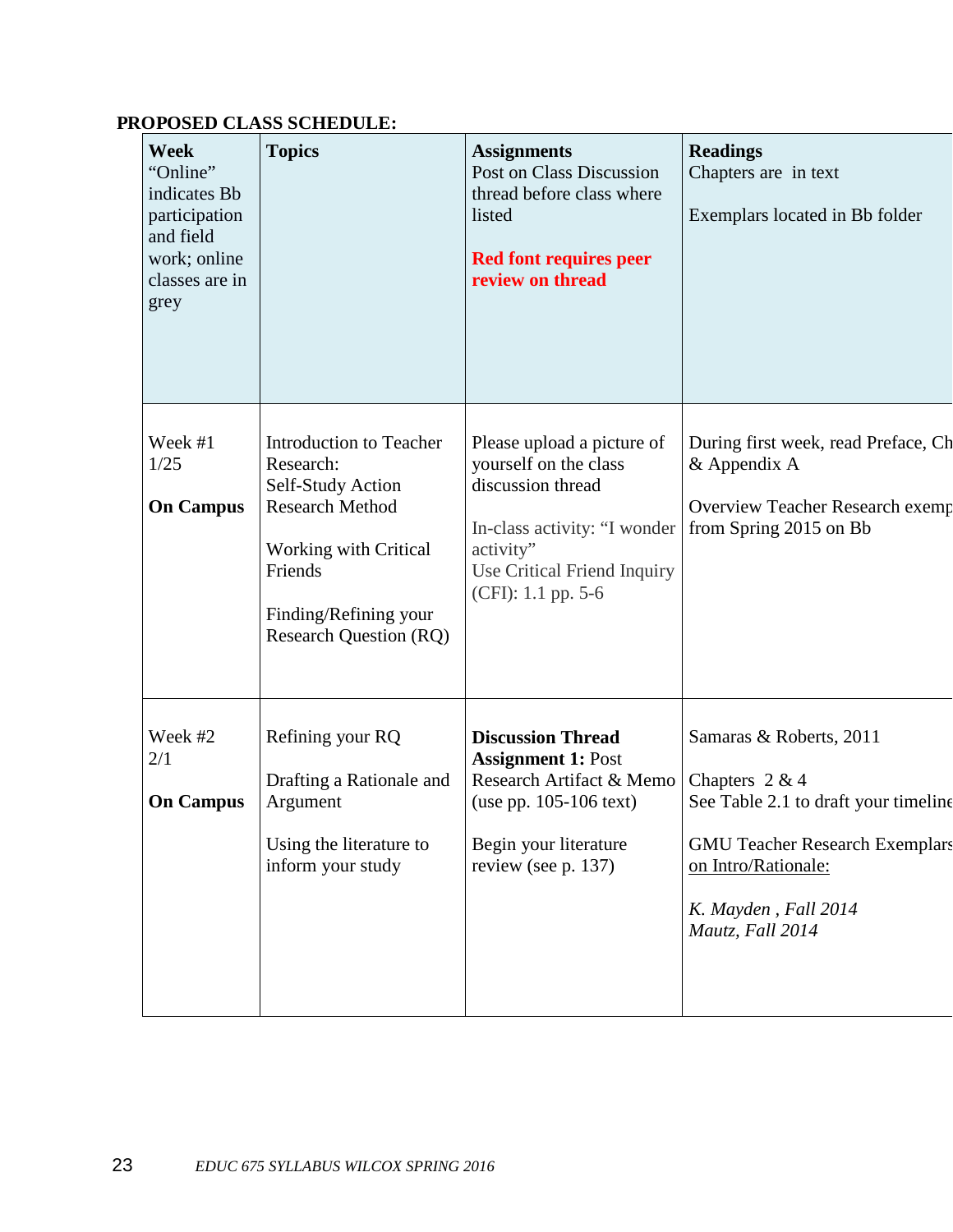| Week #3<br>2/8<br><b>On Campus</b>                        | Research Design<br>Being an Ethical Teacher<br>Researcher<br>In-class consultations | <b>Discussion Thread</b><br><b>Assignment 2: Post RQ &amp;</b><br>Rationale<br>(see $p. 124$ text)                                                                                       | Hosteler, Hawley, Crowe et al., 201<br>Chapters $6 & 7$<br><b>GMU Teacher Research Exemplar</b><br>on Design & Timeline:<br>Mautz, Fall 2014 |
|-----------------------------------------------------------|-------------------------------------------------------------------------------------|------------------------------------------------------------------------------------------------------------------------------------------------------------------------------------------|----------------------------------------------------------------------------------------------------------------------------------------------|
| Week #4<br>2/15<br><b>Online</b>                          | <b>Literature Review</b>                                                            | Post Peer Review of<br><b>Assignment #2: Peer</b><br>Rationale & RQ<br>Use electronic databases<br>for your literature review                                                            | Chapter 8<br><b>GMU Teacher Research Exemplar</b><br>on Literature Review:<br>B. Saxena, Fall 2014                                           |
| Week #5<br>2/22<br><b>On Campus</b>                       | <b>Collecting Data</b><br>In-class consultations                                    | <b>Discussion Thread</b><br><b>Assignment 3: Post</b><br><b>Literature Review</b>                                                                                                        | Chapter 9<br><b>GMU Teacher Research Exemplars</b><br>focus on Method:<br>J. Payden, Fall 2014 and<br>L. Walsh, Fall 2014                    |
| Week #6<br>2/29<br><b>Online</b> and<br><b>Field Work</b> | Collect Data in the Field                                                           | <b>Discussion Thread</b><br><b>Assignment 4: Post</b><br>Description of Method:<br>Data Chart incl<br><b>Pedagogical Strategies</b><br>See: Mautz p.13; Payden<br>pp. 10-11; Walsh p. 17 | Chapter 10<br><b>GMU Teacher Research Exemplar</b><br>focus on Analysis:<br>L. Sprague, Fall 2014                                            |
| 3/7<br>No Class                                           | George Mason Spring<br><b>Break</b>                                                 |                                                                                                                                                                                          |                                                                                                                                              |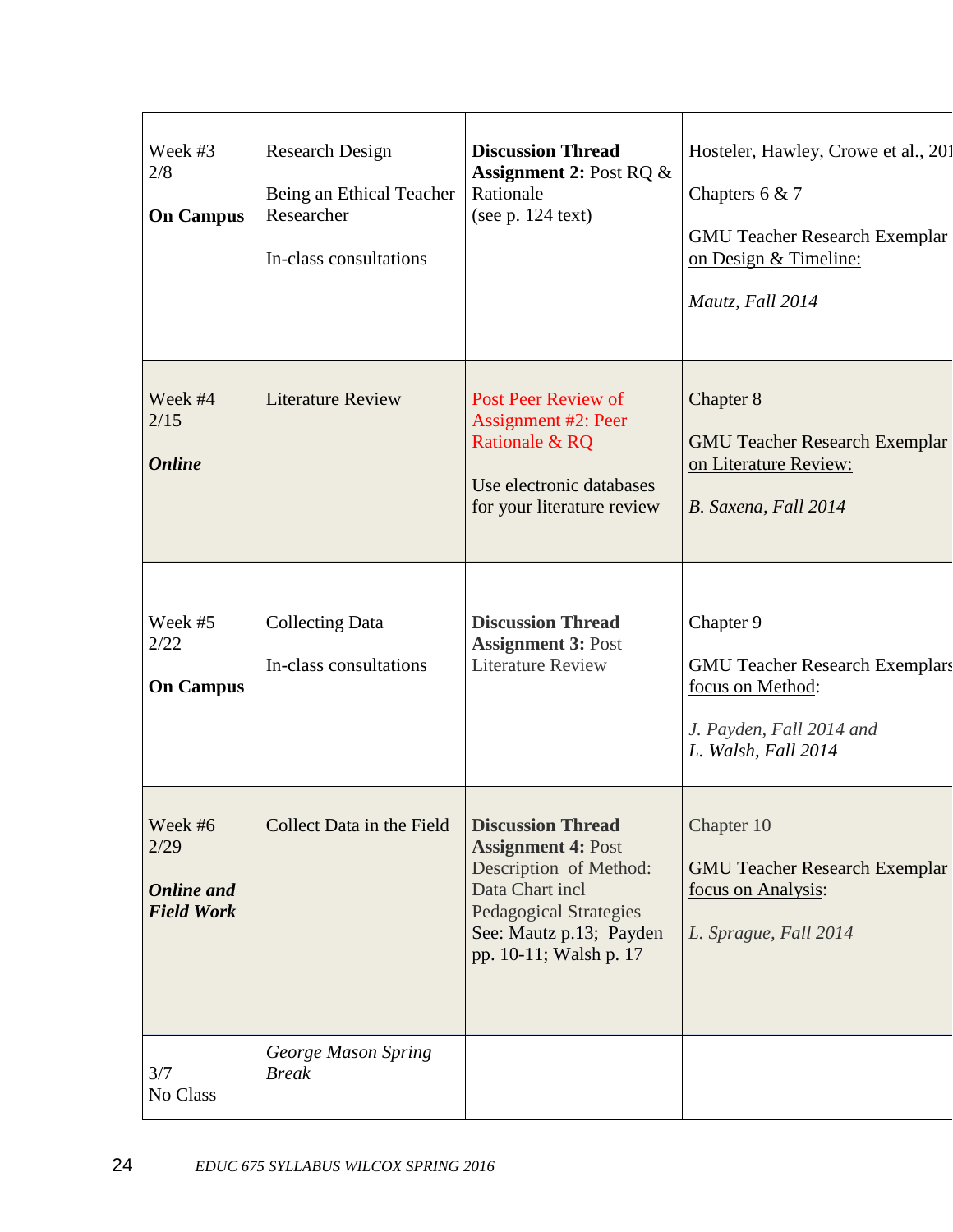| Week #7<br>3/14<br><b>Online</b> and<br><b>Field Work</b> | Continue Collecting &<br><b>Analyzing Data</b>                                                | <b>Post Peer Review of</b><br>Assignment #4: Methods:<br>Data Chart & Pedagogies                                                 | No readings this week                                                                                                        |
|-----------------------------------------------------------|-----------------------------------------------------------------------------------------------|----------------------------------------------------------------------------------------------------------------------------------|------------------------------------------------------------------------------------------------------------------------------|
| Week #8<br>3/21<br><b>On Campus</b>                       | <b>Assessing Research</b><br>Quality<br>Validation Workshop                                   | <b>Work on Draft 1</b><br>Move charts into narrative<br>format                                                                   | Chapter 11<br><b>GMU Teacher Research Exemplar</b><br>focus on Results:<br>L. Sprague, Fall 2014                             |
| Week #9<br>3/28<br><b>Online</b>                          | <b>Writing your Results</b>                                                                   | <b>Discussion Thread</b><br><b>Assignment 5: Post Draft</b><br>1 for peer review with<br>preliminary results                     | Chapters 12<br><b>GMU Teacher Research Exemplars</b><br>focus on Discussion & Critique &<br>Appendix:<br>L. Walsh, Fall 2014 |
| Week #10<br>4/4<br><b>Online</b>                          | <b>Writing your Discussion</b><br>and Critique                                                | <b>Discussion Thread</b><br><b>Assignment 6: Post Peer</b><br>Review of Assignment #6:<br>Draft 1 with tracking $\&$<br>comments | No readings this week<br>Write, write, write!                                                                                |
| Week #11<br>4/11<br><b>On Campus</b>                      | Finalizing your Paper<br>In-class discussion<br>writing of abstract<br>In-class consultations | <b>Discussion Thread</b><br><b>Assignment 7: Post Draft</b><br>2 for Professor Review<br>with results and discussion<br>sections | No readings this week                                                                                                        |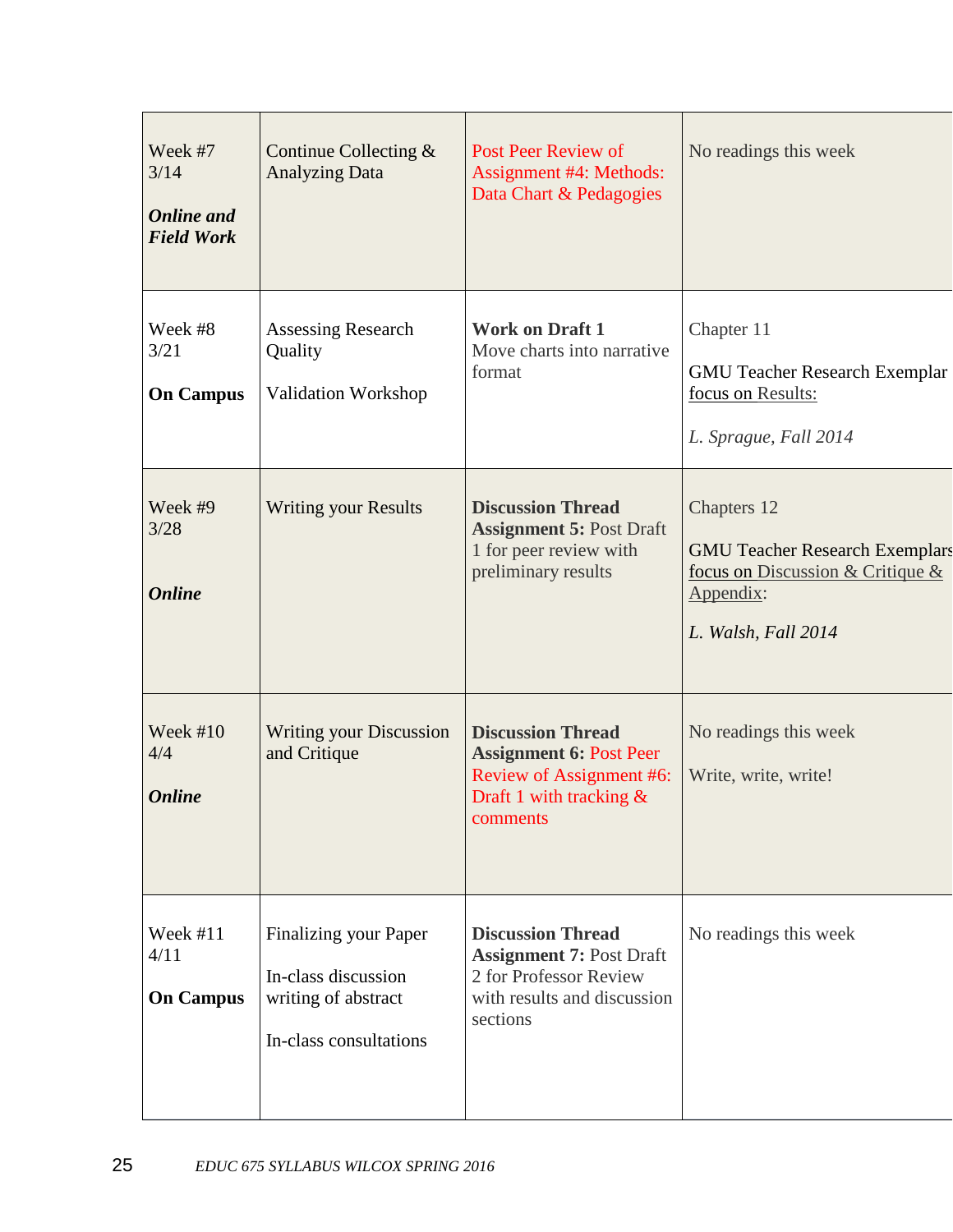| Week #12<br>4/18<br><b>Online</b>      | <b>Finalize Teacher Impact</b><br>Presentations                                                                                                     | Meet with group to finalize   No readings this week<br>presentation                                              |                       |
|----------------------------------------|-----------------------------------------------------------------------------------------------------------------------------------------------------|------------------------------------------------------------------------------------------------------------------|-----------------------|
| Week $#13$<br>4/25<br><b>On Campus</b> | <b>Teacher Impact Group</b><br>Presentations                                                                                                        | <b>POST Teacher Impact</b><br><b>Presentation</b><br><b>Review Professor feedback</b><br>and finalize paper      | No readings this week |
| Week #14<br>5/2<br><b>On Campus</b>    | <b>Individual Presentations</b><br>In 5 minutes tell us:<br>1. your RQ<br>2. Rationale<br>3. key discoveries<br>4. most valuable<br>insight/mistake | <b>POST and BRING hard</b><br>copy of Teacher<br><b>Research Project</b><br><b>Post Appendix online</b><br>only. | No readings this week |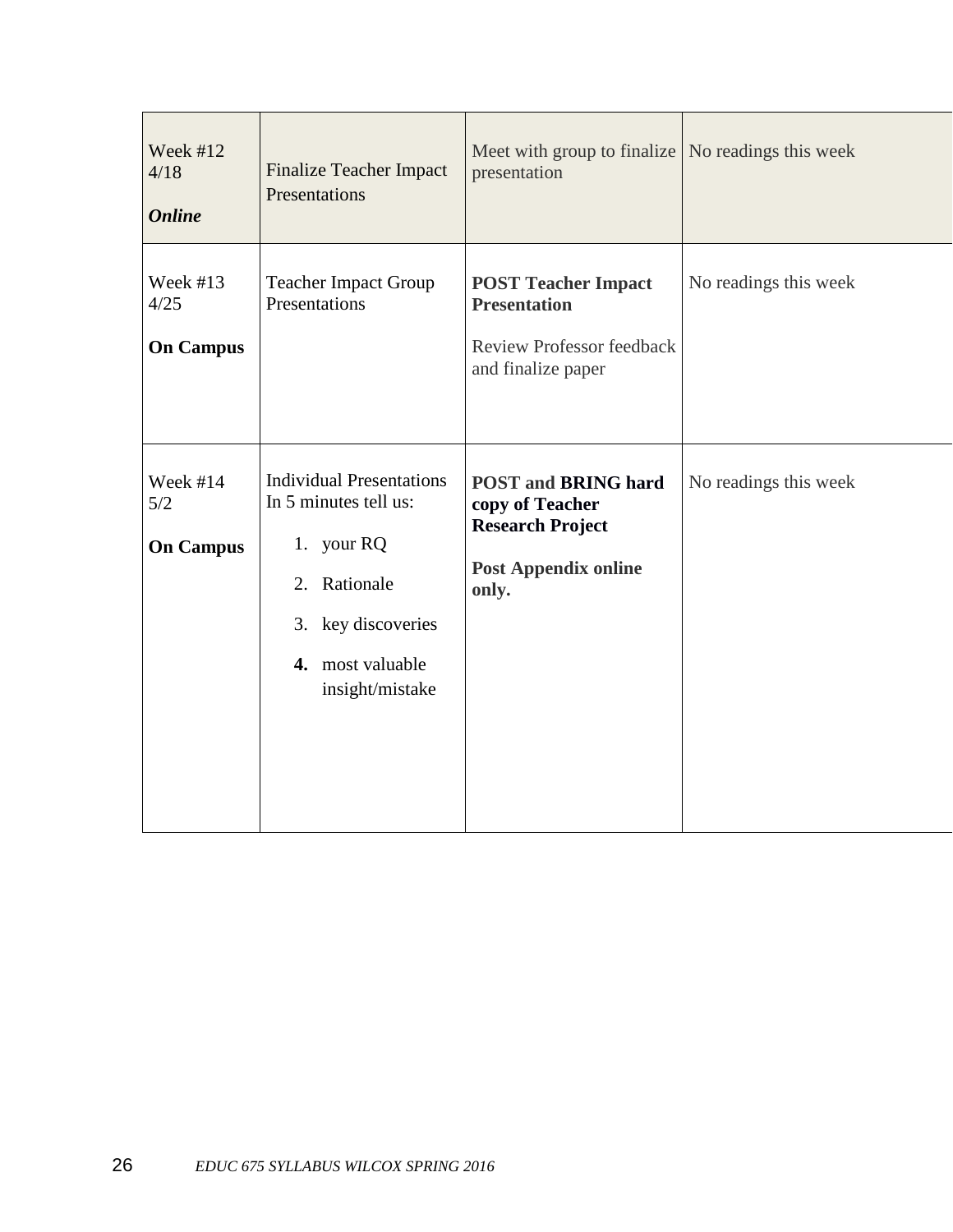# **ASSESSMENT RUBRIC(S):**

|                                                                                     | <b>EDUC 675: Research in Secondary Education</b><br><b>Scoring Guide for Performance Based Assessment Pro</b>      |                                                                                                                                                                                                                                                                                                                                                             |                                                                                                                                                                                                                                                                                                                                                                                                                          |
|-------------------------------------------------------------------------------------|--------------------------------------------------------------------------------------------------------------------|-------------------------------------------------------------------------------------------------------------------------------------------------------------------------------------------------------------------------------------------------------------------------------------------------------------------------------------------------------------|--------------------------------------------------------------------------------------------------------------------------------------------------------------------------------------------------------------------------------------------------------------------------------------------------------------------------------------------------------------------------------------------------------------------------|
|                                                                                     | Does not meet ex-<br>pectations<br>0                                                                               | Approaches<br>expectations                                                                                                                                                                                                                                                                                                                                  | <b>Meets</b><br>expectations<br>2                                                                                                                                                                                                                                                                                                                                                                                        |
| <b>Title and Ab-</b><br>stract                                                      | Project is so brief, in-<br>complete, or off-topic<br>that any reasonably<br>accurate assessment<br>is impossible. | Project includes only general state-<br>ments about the study. Information on<br>methods and procedures to be fol-<br>lowed is sketchy or missing. Falls<br>short of 1505 words or greatly ex-<br>ceeds the 150-word limit                                                                                                                                  | Project includes an identifiable sum-<br>mary (max 150 words) that addresses<br>the purpose of the study. Touches on<br>methods and procedures to be fol-<br>lowed, but is not sharply focused.                                                                                                                                                                                                                          |
| Introduction,<br>Rationale,<br>Area of Fo-<br>cus, and Re-<br>search Ques-<br>tions | Project is so brief, in-<br>complete, or off topic<br>that any reasonably<br>accurate assessment<br>is impossible. | Project includes minimal information<br>on the context/theoretical framework<br>for the study. Does not offer a ra-<br>tionale for the study's execution, or<br>does so only superficially. Explicitly<br>states the research question and pur-<br>pose of the study.                                                                                       | Project includes an adequate con-<br>text/theoretical framework for the stud<br>and a defensible rationale for its exe-<br>cution, though one or both may be<br>weakly developed. Explicitly states the<br>research question and purpose of the<br>study.                                                                                                                                                                |
| <b>Literature Re-</b><br>view                                                       | Project is so brief, in-<br>complete, or off-topic<br>that any reasonably<br>accurate assessment<br>is impossible. | Project includes fewer than 8 peer-re-<br>viewed cites, published reports of em-<br>pirical research. Does not explicitly<br>highlight gaps in the literature to<br>which the proposed study will re-<br>spond. Summarizes cited works se-<br>quentially, rather than synthesizes<br>and organizes them thematically. Re-<br>lies heavily on direct quotes. | Project includes at least 8 peer-re-<br>viewed cites, published reports of em-<br>pirical research. Highlights gaps in the<br>literature to which the proposed study<br>will respond. Organizes the literature<br>by identifiable themes, although orgar<br>ization within themes may follow no<br>clear or consistent pattern of presenta<br>tion. Attempts to synthesize reference<br>sources. Uses few direct quotes. |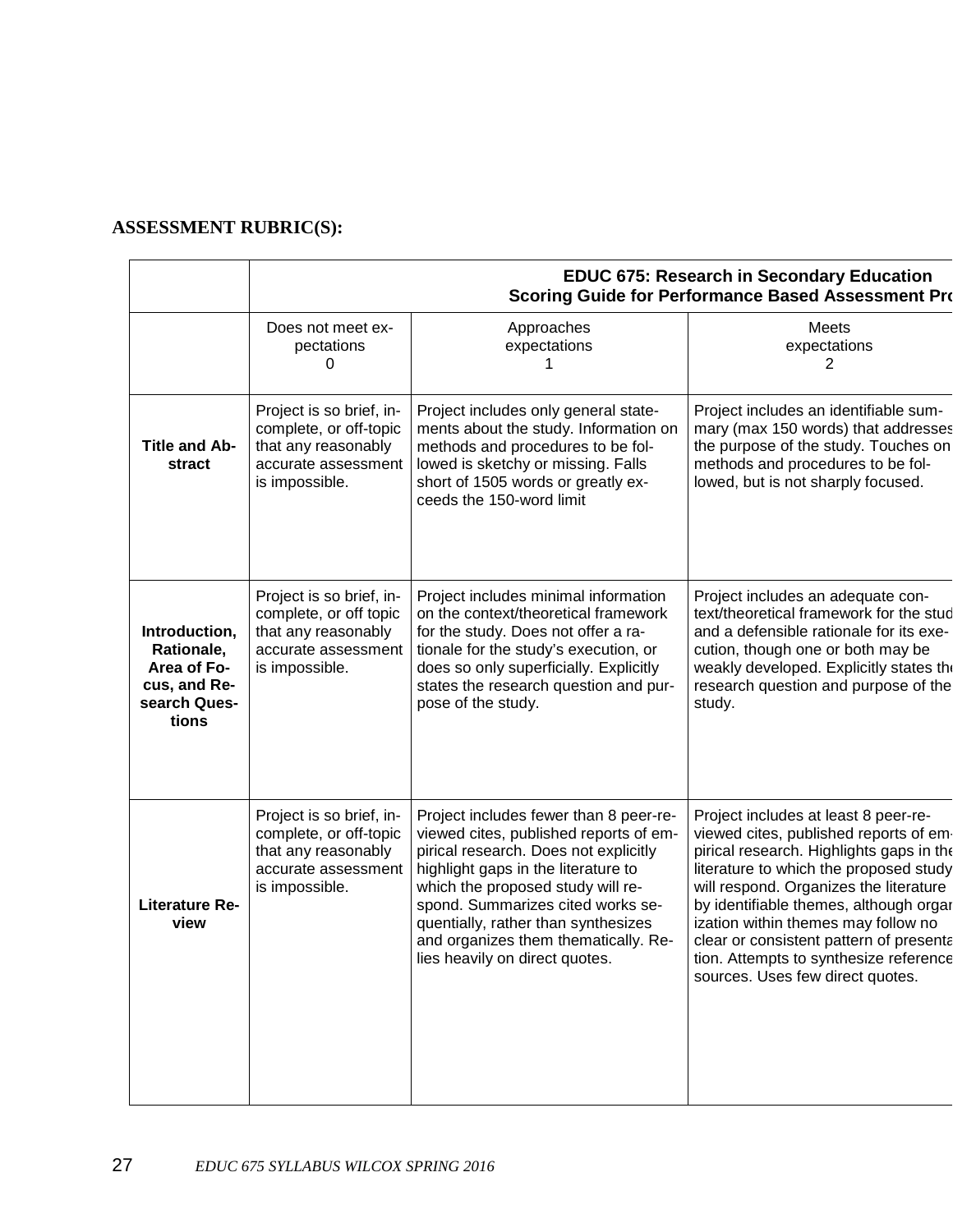| <b>Description of</b><br>the Method | Project is so brief, in-<br>complete, or off-topic<br>that any reasonably<br>accurate assessment<br>is impossible. | Project includes explanation of the<br>study design, procedures followed,<br>sampling methods, and analytical<br>tools (including any statistical tests),<br>given the stated purpose of the study;<br>explanations, however, are not fully<br>developed. Mentions ethical issues<br>raised by the study but addresses<br>them only superficially. | Project includes explanation of the<br>study design, procedures followed,<br>sampling methods, and analytical tool<br>(including any statistical tests), given<br>the stated purpose of the study. Dis-<br>cusses ethical issues raised by the<br>study and how they were addressed. |
|-------------------------------------|--------------------------------------------------------------------------------------------------------------------|----------------------------------------------------------------------------------------------------------------------------------------------------------------------------------------------------------------------------------------------------------------------------------------------------------------------------------------------------|--------------------------------------------------------------------------------------------------------------------------------------------------------------------------------------------------------------------------------------------------------------------------------------|
|                                     |                                                                                                                    |                                                                                                                                                                                                                                                                                                                                                    |                                                                                                                                                                                                                                                                                      |

| <b>Results and</b><br><b>Findings</b>                                                       | Project is so brief,<br>incomplete, or off-<br>topic that any rea-<br>sonably accurate<br>assessment is im-<br>possible. | Project includes reporting and interpre-<br>tation of narrative and numerical data<br>with little apparent concern for accuracy<br>and objectively. Analytical tools are in-<br>appropriate to the methodology. Pro-<br>vides, at best, tenuous links between<br>study outcomes, hypotheses (if stated),<br>and the original research question.                                                                                                                          | Project includes reporting and interpre<br>tation of narrative and numerical data<br>accurately, objectively, and concisely.<br>For the most part, analytical tools are<br>appropriate to the methodology. Does<br>not highlight explicit links between<br>study outcomes, hypotheses (if stated<br>and the original research question;<br>however, such links may logically be<br>implied.               |
|---------------------------------------------------------------------------------------------|--------------------------------------------------------------------------------------------------------------------------|--------------------------------------------------------------------------------------------------------------------------------------------------------------------------------------------------------------------------------------------------------------------------------------------------------------------------------------------------------------------------------------------------------------------------------------------------------------------------|-----------------------------------------------------------------------------------------------------------------------------------------------------------------------------------------------------------------------------------------------------------------------------------------------------------------------------------------------------------------------------------------------------------|
| Discussion,<br>Reflection, Im-<br>plications,<br>Recommenda-<br>tions, and Ac-<br>tion Plan | Project is so brief,<br>incomplete, or off<br>topic that any rea-<br>sonably accurate<br>assessment is im-<br>possible.  | Project addresses practical implications<br>of study findings including how they will<br>be shared with others. Attempts to dis-<br>cuss threats to validity, but does so su-<br>perficially and/or fails to offer antidotes.<br>Does not consistently support asser-<br>tions or interpretations using sound ar-<br>guments consistent with study findings.<br>Does not describe recommendations<br>for future research, or how results will<br>be applied in practice. | Project addresses theoretical/practical<br>implications of study findings including<br>how they will be shared with others.<br>Highlights threats to validity, reporting<br>on how they were addressed. Support<br>assertions/interpretations using sound<br>arguments consistent with study find-<br>ings. Does not describe recommenda-<br>tions for future research, or how result<br>will be applied. |